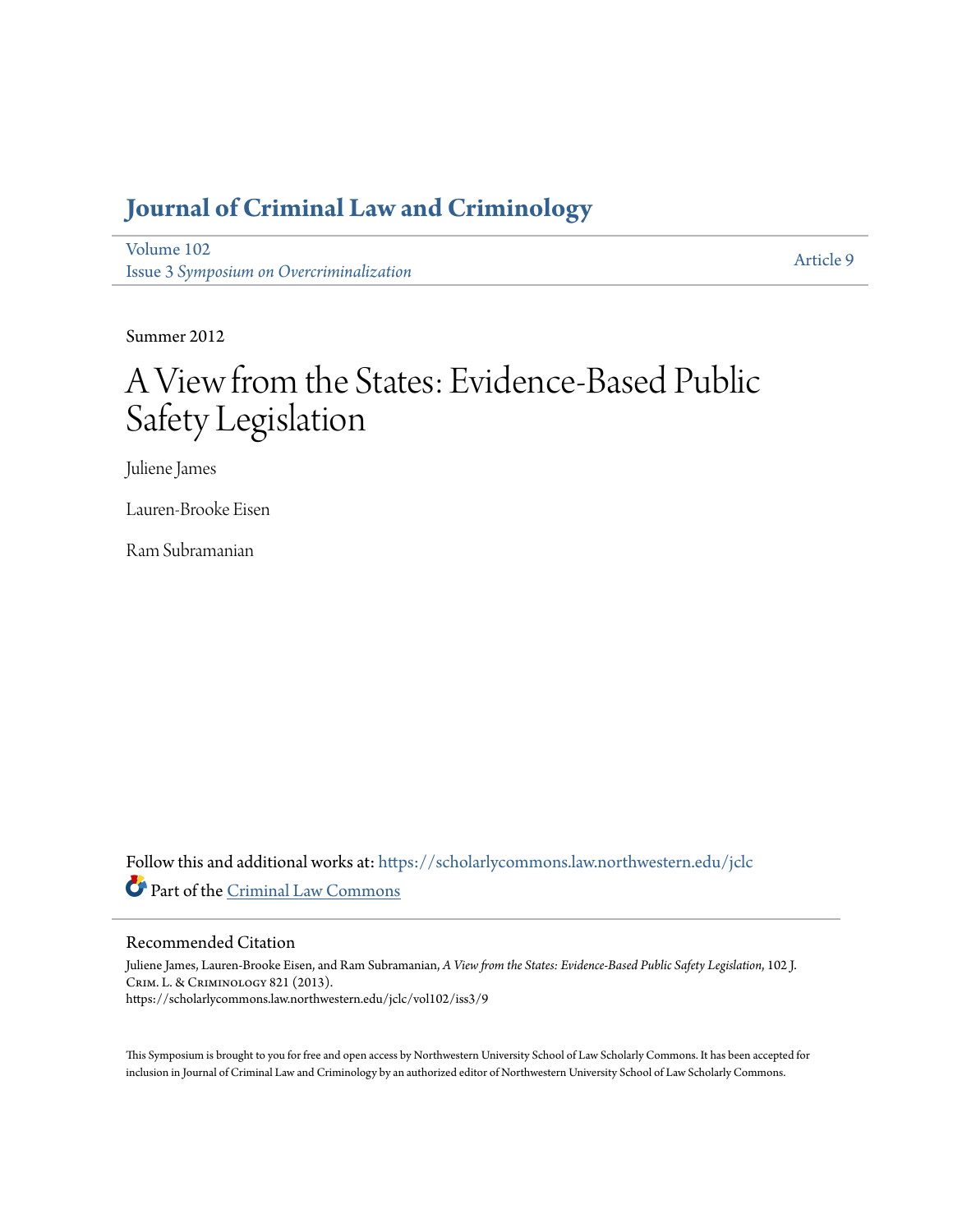# **A VIEW FROM THE STATES: EVIDENCE-BASED PUBLIC SAFETY LEGISLATION**

# **JULIENE JAMES,\* LAUREN-BROOKE EISEN\*\* & RAM SUBRAMANIAN\*\*\***

#### I. INTRODUCTION

Over the last three decades, incarceration became the primary weapon to combat crime. A wave of "tough-on-crime" policies expanded offenses punishable by incarceration and lengthened custodial sentences. These policies included the introduction of mandatory minimum sentencing regimes, penalty enhancements such as three-strikes provisions, and truthin-sentencing policies requiring offenders to serve 85% of their sentences behind bars. All were designed to keep more criminal offenders in prison and off the street for longer periods of time. The unsurprising result was the exponential growth of the prison population nationwide: between 1972 and 2010, the state prison population increased 705%, from 174,379 state inmates in 1972 to 1,404,053 inmates as of January 1,  $2010<sup>1</sup>$  By 2009, it was calculated that more than one in every 100 Americans were behind bars.<sup>2</sup>

<sup>\*</sup> Senior Policy Associate, Vera Institute of Justice. A.B., 2000, Harvard University; J.D., 2004, New York University School of Law. My thanks to my colleagues at the Vera Institute of Justice for inspiration and support, including Peggy McGarry, Alison Shames, Lauren-Brooke Eisen, and Ram Subramanian. This Article benefited greatly from robust discussion at the 2012 Symposium and from comments by Will Singer, Zachary Dillon, Amit Patel, Megan Lawson, Jessica Notebaert, Jessica Fricke, and other staff members at the *Journal of Criminal Law and Criminology*.

<sup>\*\*</sup> Senior Program Associate, Vera Institute of Justice. A.B., 1997, Princeton University; J.D., 2002, The Georgetown University Law Center.

<sup>\*\*\*</sup> Senior Program Associate, Vera Institute of Justice. B.A., 1997, Wesleyan University; M.I.A., 2005, Columbia University School of International and Public Affairs; J.D., 2008, University of Melbourne.

<sup>&</sup>lt;sup>1</sup> PEW CTR. ON THE STATES, PRISON COUNT 2010: STATE POPULATION DECLINES FOR THE FIRST TIME IN 38 YEARS 1 (Apr. 2010), *available at* http://www.pewtrusts.org/uploadedFiles/ wwwpewtrustsorg/Reports/sentencing\_and\_corrections/Prison\_Count\_2010.pdf.

<sup>2</sup> PEW CTR. ON THE STATES, ONE IN 100: BEHIND BARS IN AMERICA 3 (2008), *available at* http://www.pewstates.org/uploadedFiles/PCS\_Assets/2008/one%20in%20100.pdf.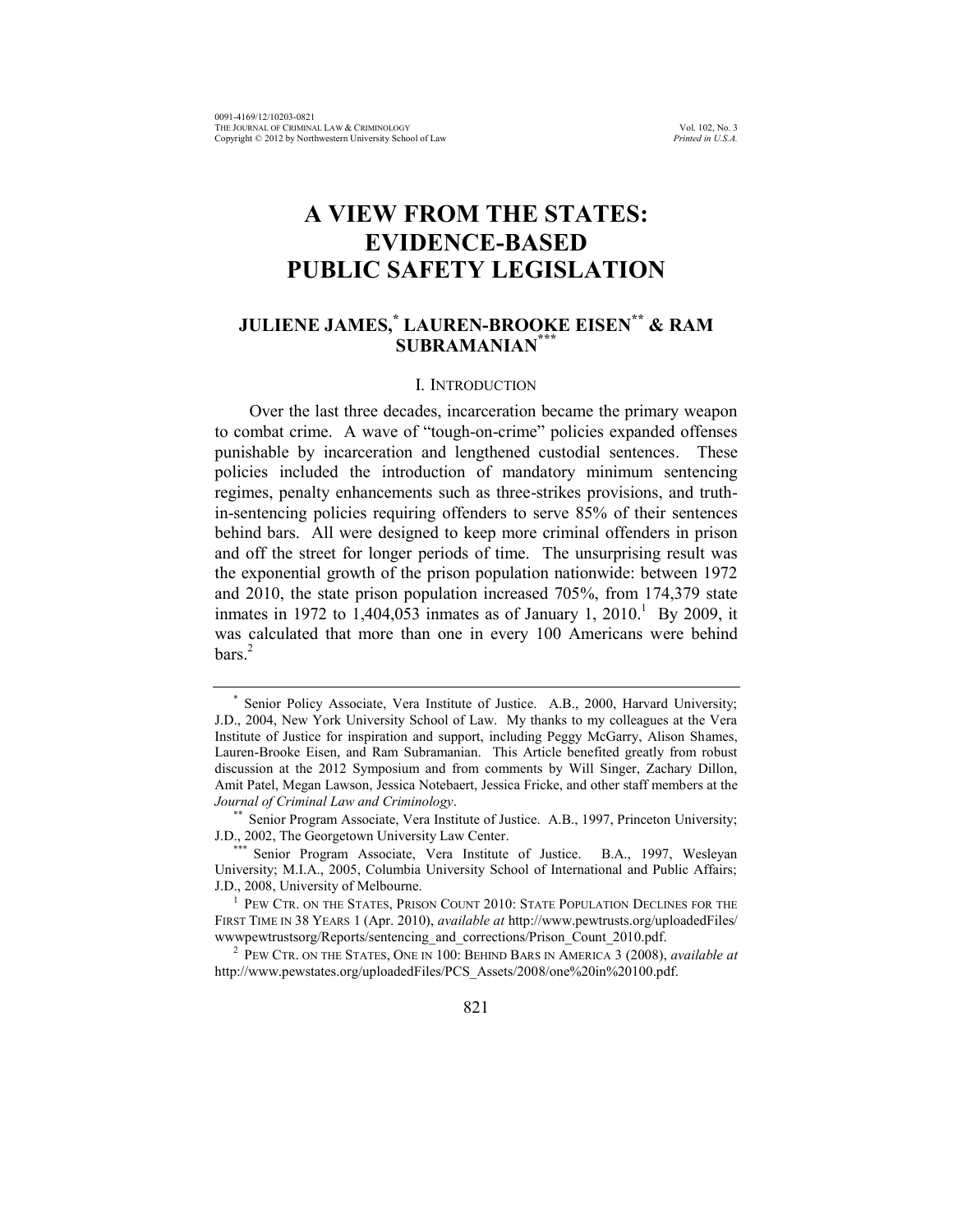The fiscal crisis of the last several years, however, has placed America's reliance on prisons under intense scrutiny: the rapid growth of prison populations has been accompanied by a corresponding explosion in state spending on corrections. More prisoners under state jurisdiction, serving longer sentences, has meant higher costs for basic necessities, such as food, inmate healthcare, and prison programming. It has led to the costly construction of more prisons nationwide and, in turn, to expanded expenditures on staffing, maintenance, and operations. Between 1985 and 2009, annual correctional expenditures from state general funds increased 700%, from \$6.7 billion to more than \$47 billion. Currently, state correctional agency costs nationwide are estimated at \$52 billion annually.<sup>3</sup> A recent Vera Institute of Justice study found that the true cost of prisons is much higher, and includes costs outside of corrections budgets such as employee benefits and taxes, pensions and health care contributions, capital costs, and inmate services such as hospital care, education, and training.<sup>4</sup> The full price of prisons was 13.9% higher than correctional agency expenditures alone.<sup>5</sup>

Spurred by ongoing budget deficits, states are seeking ways to manage correctional costs better. In the last few years, states have implemented short-term measures that have centered on operational efficiencies, including staff reductions, wage or hiring freezes, program cuts, consolidation of facilities and operations, or halting planned facility construction or program expansion. $6$  These cuts only go so far. In order to reduce costs significantly, states have begun to reexamine and reevaluate their sentencing and correctional policies as a way to decrease prison costs *over the long term*. <sup>7</sup> With fewer dollars available, states are challenged to maintain public safety while coping with smaller budgets.

<span id="page-2-0"></span><sup>&</sup>lt;sup>3</sup> PEW CTR. ON THE STATES, STATE OF RECIDIVISM: THE REVOLVING DOOR OF AMERICA'S PRISONS 1 (2011), *available at* http://www.pewstates.org/uploadedFiles/PCS\_Assets/2011/ Pew State of Recidivism.pdf.

<sup>&</sup>lt;sup>4</sup> CHRISTIAN HENRICHSON & RUTH DELANEY, VERA INST. OF JUSTICE, THE PRICE OF PRISONS 4 (Jan. 2012), *available at* http://www.vera.org/download?file=3495/the-price-ofprisons-updated.pdf.

<sup>5</sup> *Id.* at 6.

<sup>6</sup> CHRISTINE S. SCOTT-HAYWARD, VERA INST. OF JUSTICE, THE FISCAL CRISIS IN CORRECTIONS: RETHINKING POLICIES AND PRACTICES 4–6 (July 2009), *available at* http://www.pewstates.org/uploadedFiles/PCS\_Assets/2009/Vera\_state\_budgets.pdf; VERA INST. OF JUSTICE, THE CONTINUING FISCAL CRISIS IN CORRECTIONS: SETTING A NEW COURSE 10–14 (Oct. 2010), *available at* http://www.vera.org/download?file=3072/The-continuingfiscal-crisis-in-corrections-10-2010-updated.pdf.

<sup>7</sup> ADRIENNE AUSTIN, VERA INST. OF JUSTICE, CRIMINAL JUSTICE TRENDS: KEY LEGISLATIVE CHANGES IN SENTENCING POLICY, 2001–2010, at 4 (Sept. 2010), *available at* http://www.vera.org/download?file=3060/Sentencing-policy-trends-v1alt-v4.pdf; LAUREN-BROOKE EISEN & JULIENE JAMES, VERA INST. OF JUSTICE, REALLOCATING JUSTICE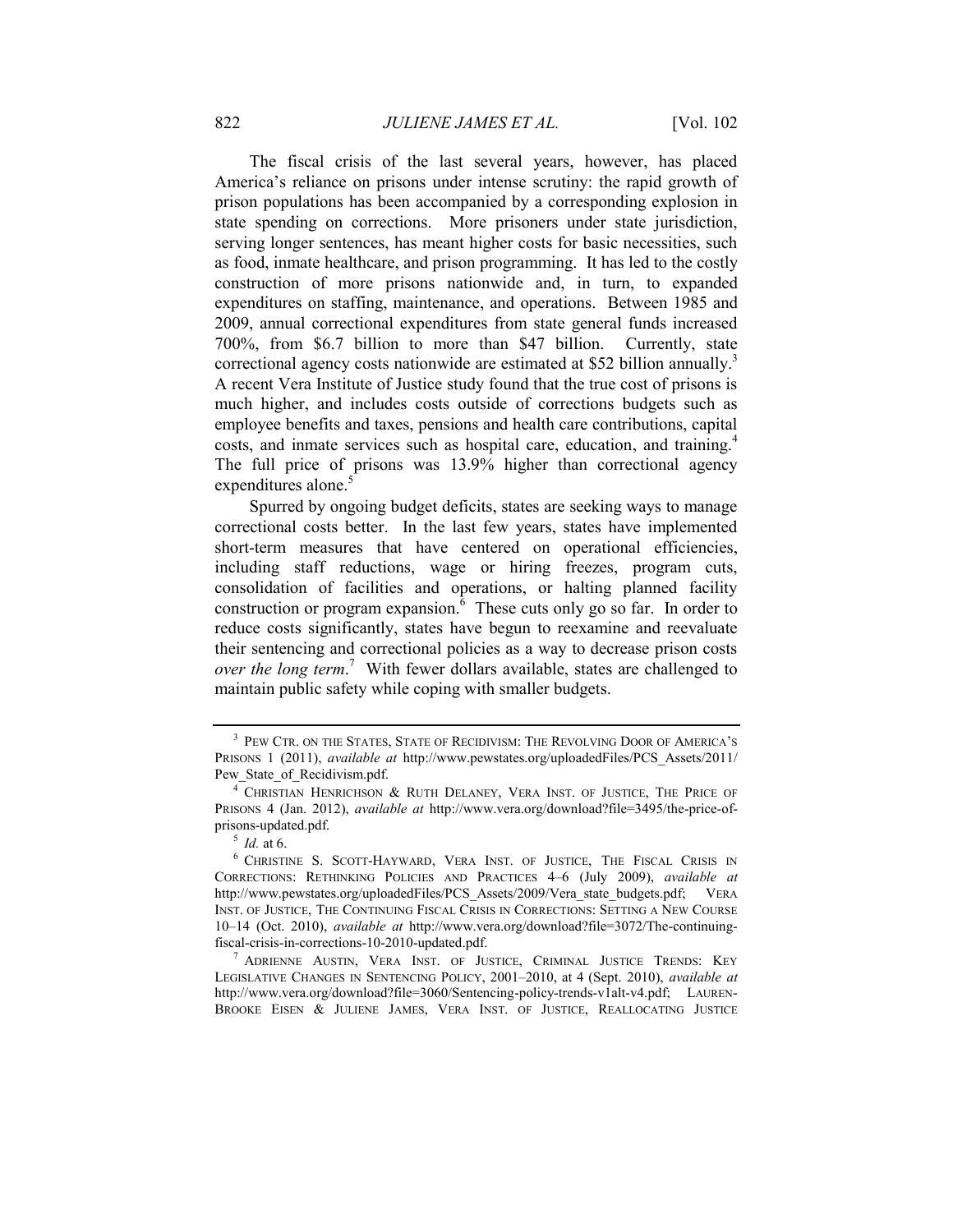In this context, overcriminalization can be understood as the incarceration of more people than (1) public safety requires or (2) states can afford. In times of fiscal emergency, legislators must grapple with overcriminalization by reexamining the criminal justice system as a whole.<sup>8</sup> The states profiled in this Article have acted to reduce their prison populations and costs, while at the same time investing in cost-effective strategies to enhance public safety. Seen in this light, overcriminalization ought to be a subject of great concern to policymakers and the people they represent.

This Article examines the challenges that states have faced and the solutions that many have adopted to trim budgets without endangering public safety. Part [II](#page-3-0) describes the research and data analysis that informs policy and practice reforms. Next, Part [III](#page-7-0) discusses conditions necessary for comprehensive reform. Part [IV](#page-14-0) then presents recent legislative efforts that focus on the use of incarceration while investing in community-based strategies to reduce recidivism and victimization. Part [V](#page-26-0) lays out principles for effective implementation. Finally, Part [VI](#page-28-0) examines whether states have succeeded in reducing prison populations and costs and expanding community corrections; it summarizes a recent study by the Vera Institute of Justice, observing that the potential gains of increasing reliance on community corrections may be threatened by the decreased budgets in the wake of the fiscal crisis.

# II. BACKGROUND: DATA- AND RESEARCH-DRIVEN POLICIES

<span id="page-3-0"></span>The sustained economic downturn of the past four years has forced many state and local governments to examine their budgets to identify and quantify the cost effectiveness of specific expenditures. Corrections agencies have not been spared this scrutiny. Seeking better outcomes for their communities—less crime, lower rates of recidivism, and fewer victims—states have accelerated efforts at broad-scale sentencing and corrections reforms aimed at overhauling expensive, ineffective sanctioning

RESOURCES: A REVIEW OF 2011 STATE SENTENCING TRENDS 5 (Mar. 2012), *available at*  http://www.vera.org/download?file=3509/reallocating-justice-resources.pdf; RAM SUBRAMANIAN & REBECCA TUBLITZ, VERA INST. OF JUSTICE, REALIGNING JUSTICE RESOURCES: A REVIEW OF POPULATION AND SPENDING SHIFTS IN PRISON AND COMMUNUNITY CORRECTIONS 4 (Sept. 2012), *available at* http://www.vera.org/files/Full%20Report.pdf.

<sup>8</sup> *Cf.* Leigh B. Bienen, *Capital Punishment in Illinois in the Aftermath of the Ryan Commutations: Reforms, Economic Realities, and a New Saliency for Issues of Cost*, 100 J. CRIM. L. & CRIMINOLOGY 1301, 1312 (2010) (urging state legislators to "reexamine the purpose and value of the capital punishment system" in light of its massive cost). Illinois has since abolished its death penalty.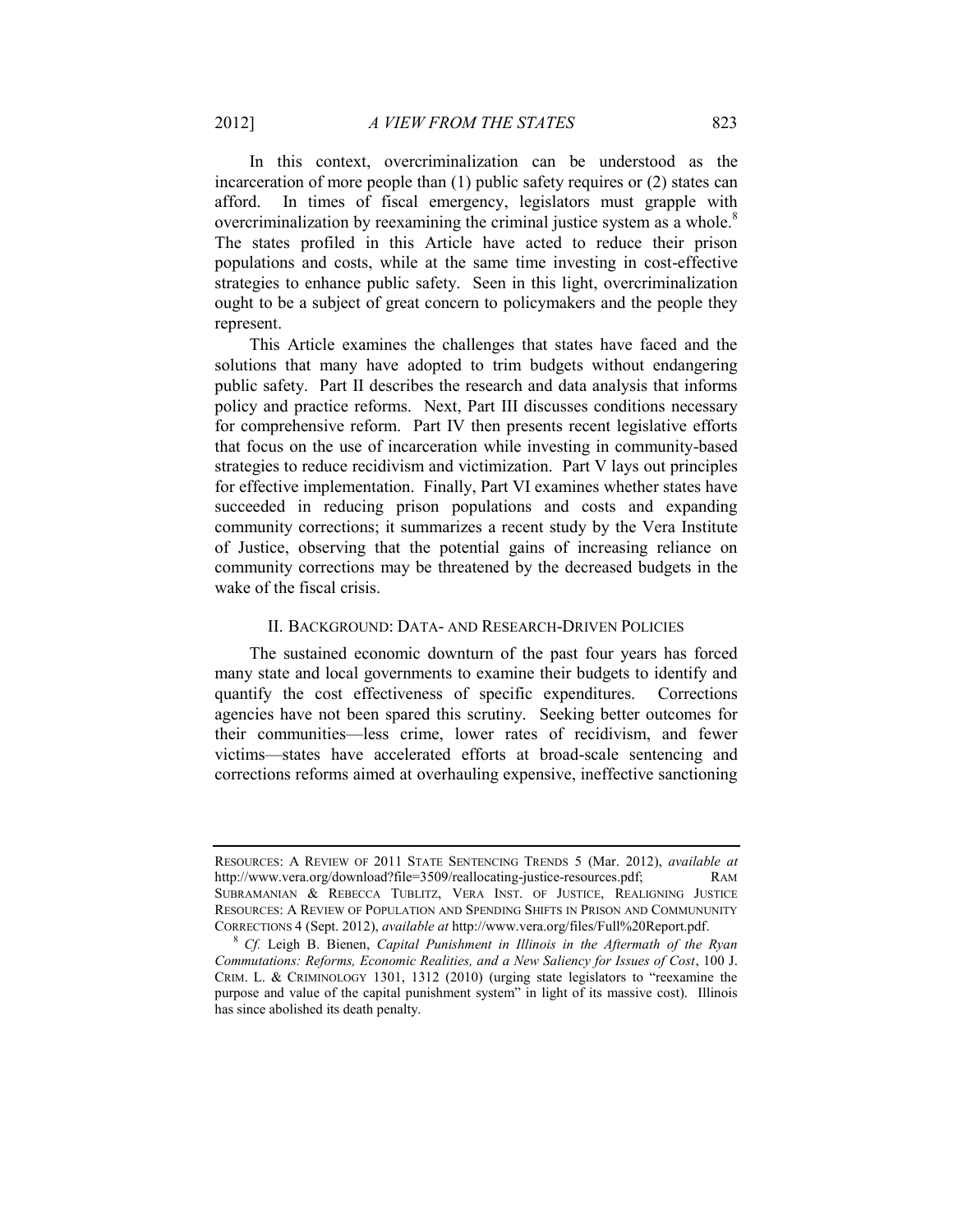policies and incorporating data-driven policies and programs into agency operations. This Part explains the principles that underlie these efforts.

Using research to guide criminal justice decisionmaking is not a new development in correctional practice. In the 1960s, New York City instituted an early version of an actuarial risk-assessment process to make pretrial release decisions.<sup>9</sup> A decade later, parole boards across the country began to use simple risk assessments to aid their release decisions.<sup>10</sup> Similarly, the Wisconsin risk-assessment system was widely adopted in the 1980s for probation and parole supervision, $11$  while evaluations of the bootcamp programs prevalent in the late 1980s and early 1990s demonstrated their ineffectiveness, leading many states to abandon the model.<sup>12</sup> In the decades since, many criminal justice agencies and administrators have used well-structured research and evidence to make decisions that improve community safety. What has changed is that states are now using research to drive comprehensive legislative change.

Decades of criminal justice research have identified policies and programs that are effective at reducing recidivism.<sup>13</sup> Collectively, this research has led to the use of what are widely known as evidence-based practices. Some of the most important findings are summarized as the principles of risk, need, and responsivity, used to determine, respectively, who should be treated, what should be treated, and how to intervene. These principles helped shape specific practices such as actuarial risk assessment,

<sup>&</sup>lt;sup>9</sup> CYNTHIA A. MAMALIAN, PRETRIAL JUSTICE INST., STATE OF THE SCIENCE OF PRETRIAL RISK ASSESSMENT 18 (Mar. 2011), *available at* http://www.pretrial.org/ Featured%20Resources%20Documents/PJI%20State%20of%20the%20Science%20Pretrial %20Risk%20Assessment%20(2011).pdf.

<sup>10</sup> Joshua Stengel, *Parole's Function, Purpose, and Role in the Criminal Justice System*, U.S. DEPARTMENT OF JUST. (Aug. 30, 2010, 4:38 PM), http://community.nicic.gov/blogs/ parole/archive/2010/08/30/parole-s-function-purpose-and-role-in-the-criminal-justicesystem.aspx.

<sup>11</sup> Howard Henderson & Holly Miller, *The (Twice) Failure of the Wisconsin Risk Need Assessment in a Sample of Probationers*, CRIM. JUST. POL'Y REV., Sept. 22, 2011, at 1–2, *available at* http://cjp.sagepub.com/content/early/2011/09/09/0887403411422410; Patricia Van Voorhis & Kelly Brown, Risk Classification in the 1990s, at 10 (1996) (unpublished draft manuscript), *available at* http://static.nicic.gov/Library/013243.pdf.

<sup>&</sup>lt;sup>12</sup> JAMES AUSTIN ET AL., MULTI-SITE EVALUATION OF BOOT CAMP PROGRAMS, FINAL REPORT 2 (Jan. 2002), *available at* https://www.ncjrs.gov/pdffiles1/nij/grants/192011.pdf; David B. Wilson, Doris L. MacKenzie & Fawn Ngo Mitchell, *Effects of Correctional Boot Camps on Offending*, CAMPBELL SYSTEMATIC REV., 2003:1 (last updated Feb. 12, 2008) at 18–20, *available at* http://www.campbellcollaboration.org/lib/download/3/.

<sup>&</sup>lt;sup>13</sup> ROGER PRZYBYLSKI, RKC GROUP, WHAT WORKS: EFFECTIVE RECIDIVISM REDUCTION AND RISK-FOCUSED PREVENTION PROGRAMS 11–12 (Feb. 2008), *available at* http://dcj.state.co.us/ors/pdf/docs/ww08\_022808.pdf.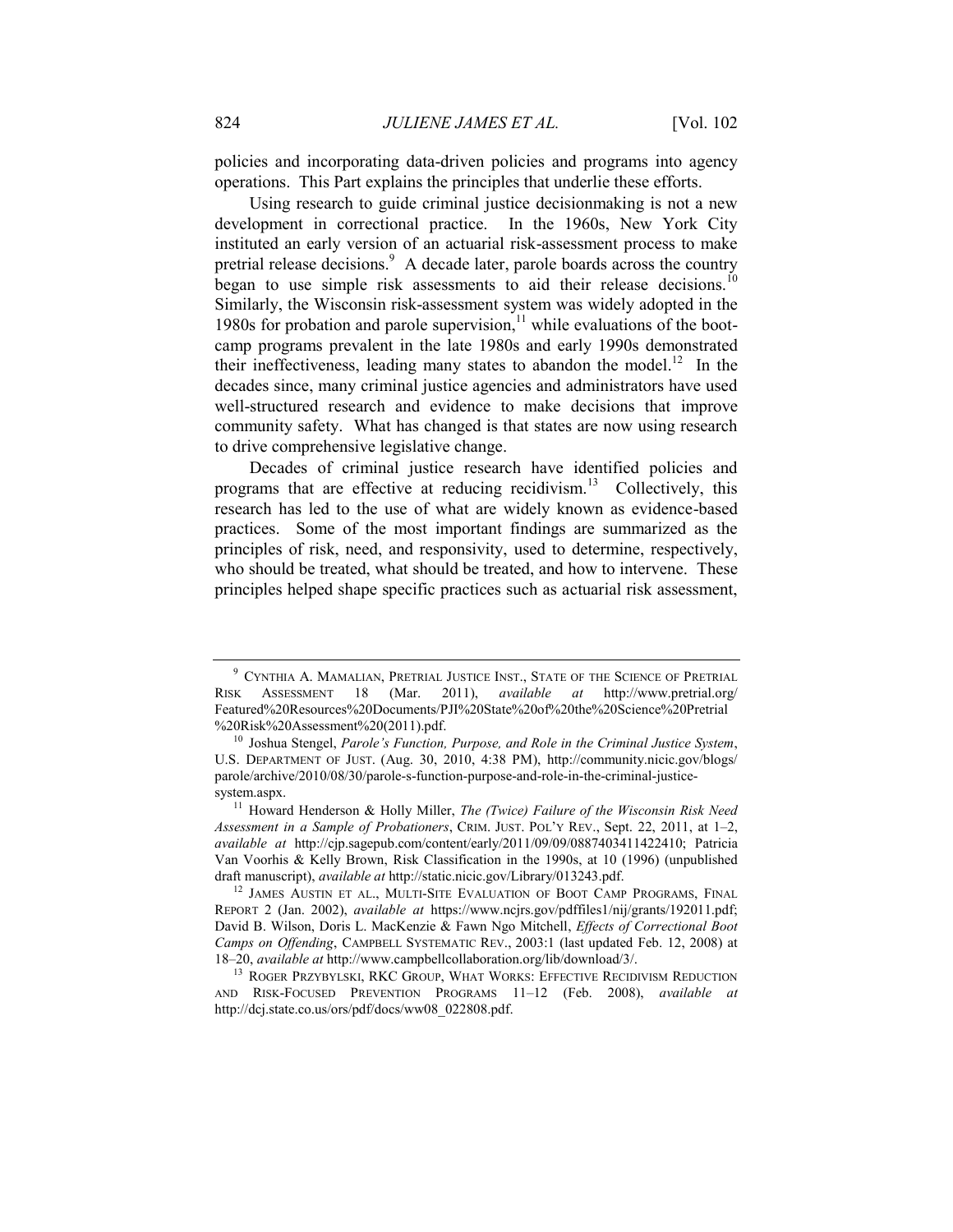intrinsic motivation enhancement, and the application of targeted interventions.

The risk principle states that, for the greatest impact on recidivism, the majority of services and interventions should be directed toward higher risk individuals. "High-risk" refers to those people with a higher probability of reoffending; "low-risk" people are those with prosocial attributes and a low chance of reoffending. Research demonstrates that placing low-risk people in more intensive programs can often increase their failure rates, resulting in recidivism. This is because placing those who are low-risk in intensive programming or supervision can interrupt prosocial networks (school, employment, or family) and may increase exposure to and influence of higher risk individuals. $14$ 

<span id="page-5-0"></span>The need principle holds that correctional treatment should focus on criminogenic factors—those needs that are directly linked to crimeproducing behavior.<sup>15</sup> Extensive research on recidivism among the general criminal population has identified a set of factors that are most associated with criminal behavior.<sup>16</sup> These "central eight" factors are antisocial attitudes, antisocial associates, antisocial personalities, criminal history, substance abuse and alcohol problems, family characteristics, education and employment, and a lack of prosocial leisure or recreation.<sup>17</sup>

The responsivity principle directs that treatment programs should be delivered in a manner consistent with the ability and learning style of the client. Treatment should be tailored to each offender's abilities, and

<sup>&</sup>lt;sup>14</sup> CHRISTOPHER T. LOWENKAMP & EDWARD J. LATESSA, UNDERSTANDING THE RISK PRINCIPLE: HOW AND WHY CORRECTIONAL INTERVENTIONS CAN HARM LOW-RISK OFFENDERS 7 (2004), *available at* http://www.yourhonor.com/dwi/sentencing/RiskPrinciple.pdf.

<sup>15</sup> D. A. Andrews & James Bonta, *Rehabilitating Criminal Justice Policy and Practice*, 16 PSYCHOL. PUB. POL'Y & L. 39, 44–45 (2010).

<sup>&</sup>lt;sup>16</sup> Although correctional agencies have been using this knowledge to guide their supervision strategies, it has not been as common for sentencing decisions to take these factors into account. PAMELA M. CASEY, ROGER K. WARREN & JENNIFER K. ELEK, NAT'L CTR. FOR STATE COURTS, USING OFFENDER RISK AND NEEDS ASSESSMENT INFORMATION AT SENTENCING: GUIDANCE FOR COURTS FROM A NATIONAL WORKING GROUP 1–3 (2011), *available at* http://www.ncsc.org/~/media/Files/PDF/Services%20and%20Experts/Areas%20 of%20expertise/Sentencing%20Probation/RNA%20Guide%20Final.ashx. To be sure, sentencing has purposes other than risk reduction, including incapacitation and restitution, to name two. *Id.* at 1. However, this means that a sentence may not necessarily correspond with a person's risk and need level.

<sup>17</sup> *See generally* Andrews & Bonta, *supra* note [15](#page-5-0) (summarizing research on criminogenic need factors). The first four factors listed are the "top four" factors most associated with criminal activity. *Id.* at 46. Criminal history is a static factor, but the remaining seven needs listed are dynamic, meaning they can be changed through appropriate interventions like cognitive behavioral programming. *Id.*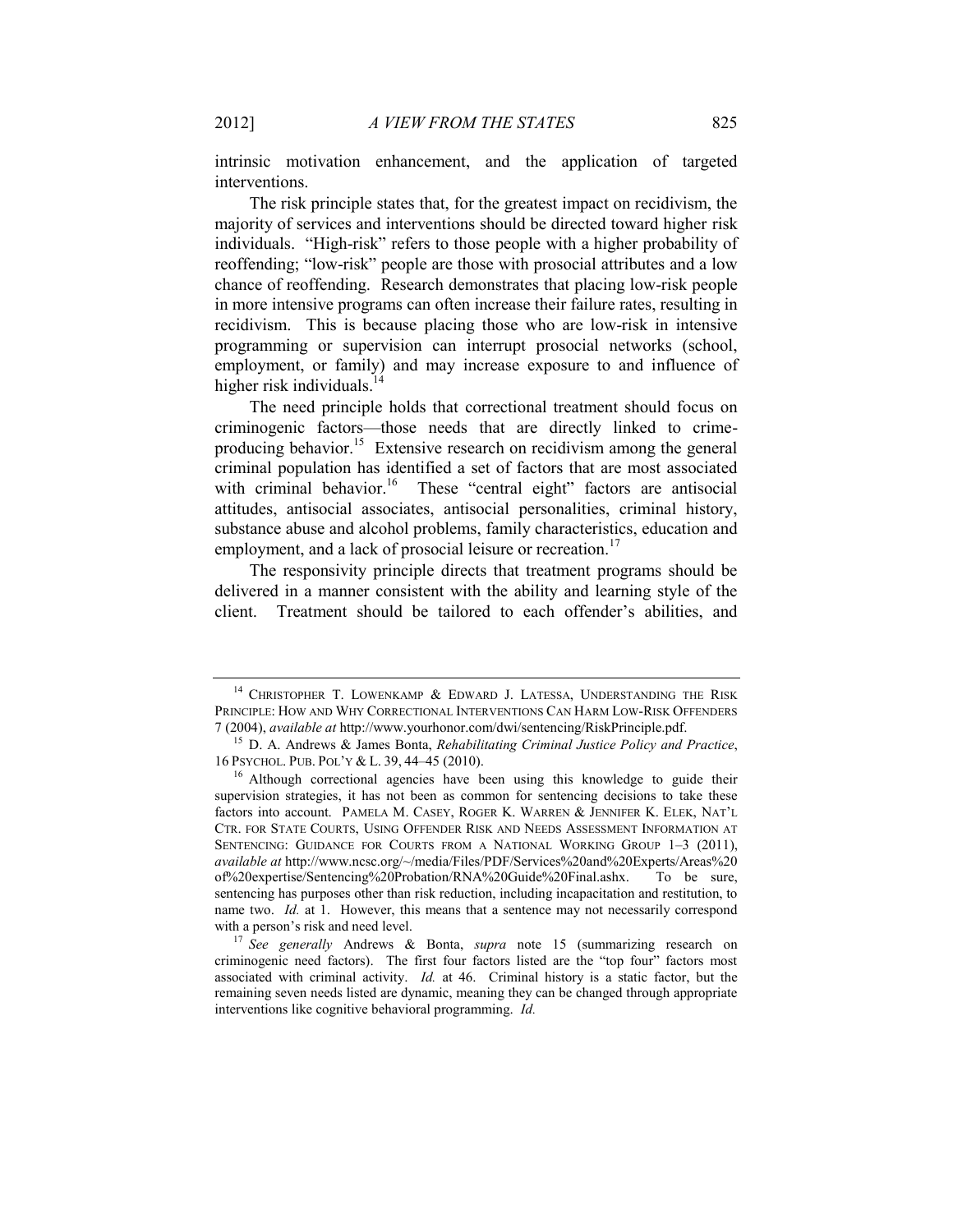interventions should be based on behavioral strategies, including cognitive behavioral techniques, skill building, or social learning.

Efforts in recent years to develop policy based on data and research have inspired the concept of "justice reinvestment"—using data analysis to safely reduce prison populations and redirecting the dollars saved to strategies proven to decrease crime. Justice reinvestment has gained widespread acceptance as a promising approach to promoting public safety while conserving public dollars.<sup>18</sup> Since its introduction in Connecticut in 2003, the promise of justice reinvestment has motivated many states to undertake expansive reforms.<sup>19</sup> In 2011, Arkansas, Kentucky, Ohio, Oklahoma, North Carolina, and Vermont passed sweeping legislation aimed at rebalancing the use of incarceration—reserving prison for serious offenders—and making community corrections more effective by mandating the use of evidence-based practices. They joined other states that have gone through similar processes, including Connecticut in 2003; Colorado, Kansas, Rhode Island, and Texas in 2007; Oregon in 2009; and South Carolina in 2010.<sup>20</sup> Delaware, Florida, Idaho, Illinois, Louisiana, Maryland, Nebraska, and North Dakota have also passed bills in recent years that modify sentencing laws or support evidence-based practices in the criminal justice system. $21$ 

Early in the current recession, many states focused only on achieving quick cost savings, but state lawmakers are now considering multiple, related policy changes that will have long-term fiscal impacts while directing the use of savings toward specific crime-reduction strategies. These states are aiming to overhaul expensive, ineffective sentencing policies and incorporate evidence-based policies and programs into their criminal justice systems to reach their goals of decreasing prison populations, achieving better outcomes for communities, and spending less money on corrections.<sup>22</sup> The result is legislation that aims to make more targeted use of incarceration and to reinvest the cost savings into

<sup>18</sup> For a historical background on justice reinvestment, see Todd R. Clear, *A Private-Sector, Incentives-Based Model for Justice Reinvestment*, 10 CRIMINOLOGY & PUB. POL'Y 585, 585–91 (2011). Clear writes that justice reinvestment is not easily defined. This report focuses on justice reinvestment policies at the state level, although it should be noted that local jurisdictions are also using similar strategies.

<sup>19</sup> See *Work in the States*, COUNCIL OF STATE GOV'TS JUSTICE CTR., http://www.justicereinvestment.org/states (last visited Feb. 27, 2012) for a summary of state reform.

<sup>20</sup> *Id.*

<sup>21</sup> *See* AUSTIN, *supra* note [7,](#page-2-0) at 5, 6, 9, 10, 12, 13, 16; *see also* H.R. 225, 61st Leg., 1st Reg. Sess. (Idaho 2011); S. 801, 2011 Leg., 428th Sess. (Md. 2011); Leg. 191, 102nd Leg., 1st Sess. (Neb. 2011); S. 2141, 62nd Leg. Assemb., Reg. Sess. (N.D. 2011).

<sup>22</sup> *See discussion* Part[s III](#page-7-0) [& IV.](#page-14-0)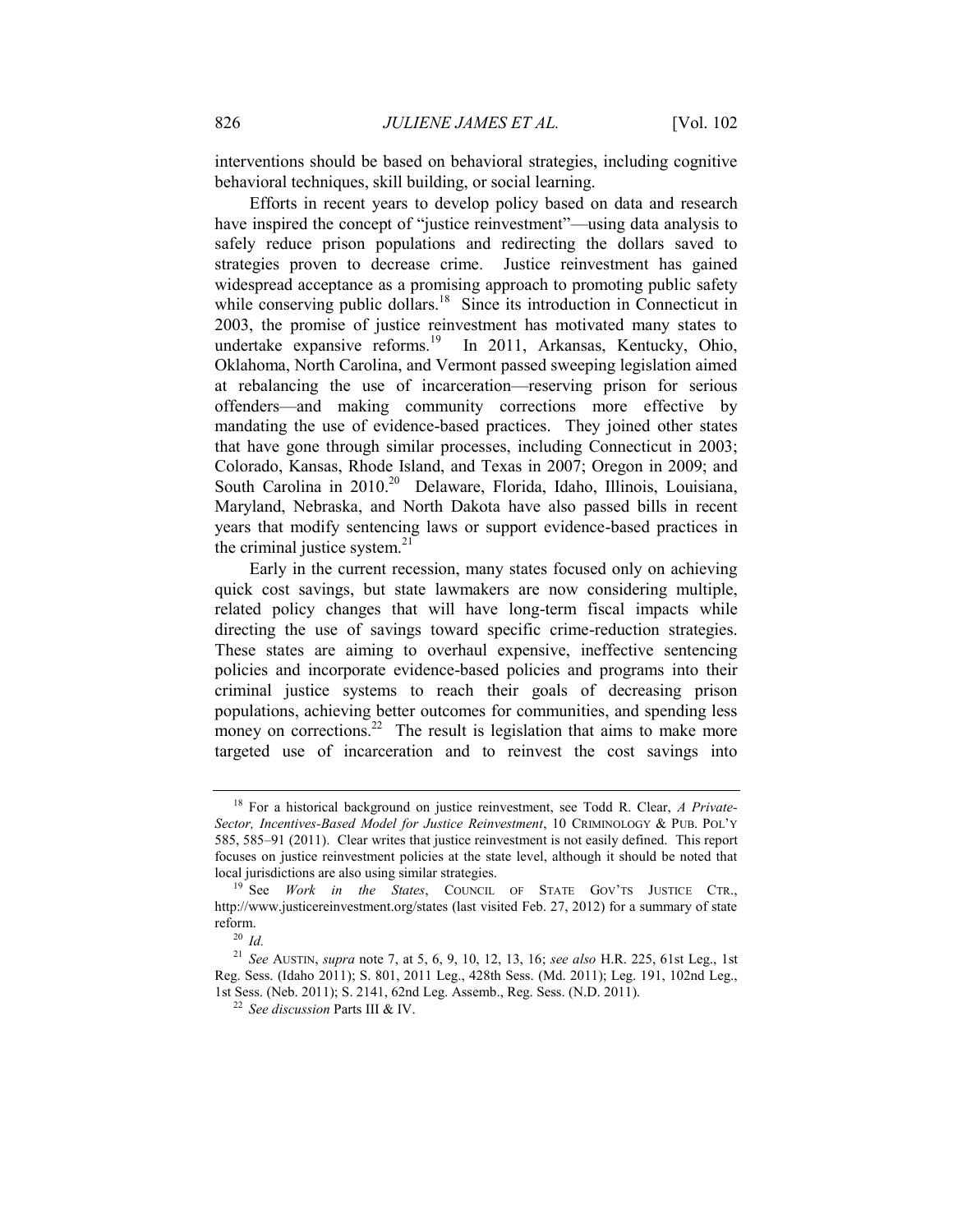community programs geared toward reducing recidivism and victimization. In general, the efforts share the goals of reducing the prison population while increasing the use of community corrections.

#### III. LAYING THE GROUNDWORK

<span id="page-7-0"></span>Comprehensive efforts to change a state's approach to public safety rely on legislation that tackles a broad range of issues that impact prison and community supervision populations. This Part discusses conditions necessary for successful legislative change.

# A. STAKEHOLDER INVOLVEMENT

Vera staff, who provide technical assistance to states, have found that an important step in moving toward comprehensive legislative and policy reform is to create a high-level policy body whose members represent the opinions and concerns of major stakeholders. Without participation of key stakeholders, the effort risks an analysis that is not interpreted accurately, policy options that are not comprehensive enough to make a difference or that may fail because they do not account for relevant information, and opposition late in the game from those who were not included in the process.

This group should be empowered to review data analysis and vet policy proposals. To ensure that proposed reforms account for diverse and relevant perspectives, the group should include bipartisan representation from all branches of government. The key participants will vary based on the jurisdiction, but to illustrate, such policy groups usually include legislators, executive staff from relevant agencies, judges, defense attorneys, prosecutors, and law enforcement. Legislators can share their constituents' concerns and sponsor bills, facilitating passage of legislation that is responsive to the electorate. Key executive agency staff, who know what the system's needs and challenges are, can bring a real-world perspective to implementing and measuring the effects of reforms, which helps to craft smart policies from the outset. Judges, defense attorneys, prosecutors, and law enforcement make front-end decisions that could support or undermine the impact of the new laws and policies.

In addition to a strong policy group, the reform effort needs multiple champions who are influential in different communities. Unsuccessful and successful efforts alike prove the importance of multiple advocates, rather than the voice of a visionary or vanguard. Both governmental and nongovernmental stakeholders should be included to inform and interpret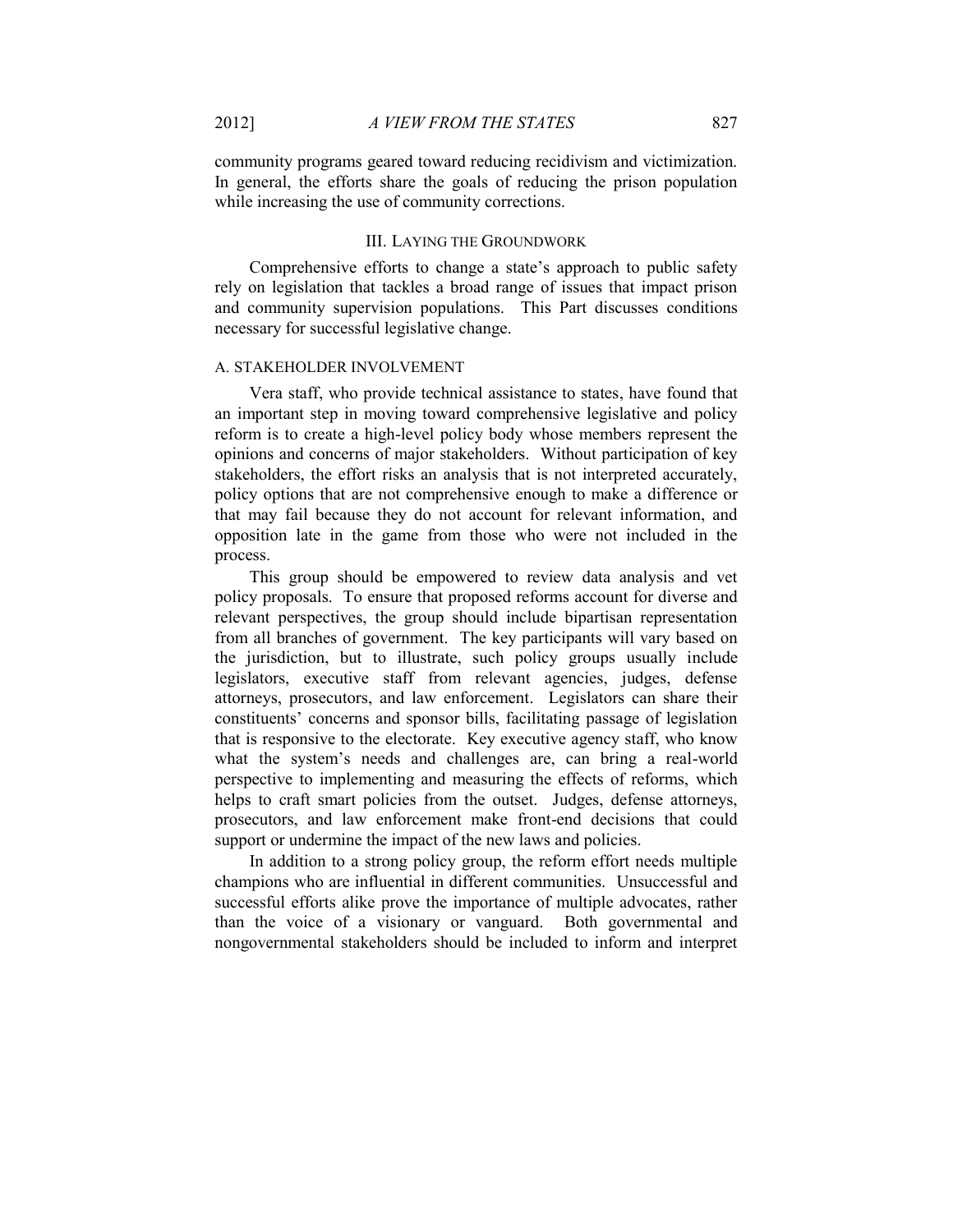data analysis and subsequent policy development.<sup>23</sup> During the process, it is advisable to reach out to secure the views and suggestions of groups with a stake in these issues. Even after taking these steps, however, legislation can still fail because of disagreements among stakeholders.

As one of several examples, in 2011, Kentucky's legislature passed sweeping reform legislation: the Public Safety and Offender Accountability Act (House Bill  $463$ ).<sup>24</sup> The vote on the bill demonstrated its strong bipartisan support, passing the Senate unanimously and the House by a vote of ninety-six to one. The legislation, which aimed to ensure adequate prison space for violent and career criminals and to stop the revolving door for lower risk, nonviolent offenders, was drafted by the Task Force on the Penal Code and Controlled Substances Act. The task force had only seven members, allowing for an intimate exchange of ideas. The group consisted of two legislators (one Democrat and one Republican), a former prosecutor, a former defense lawyer, the secretary of the Justice and Public Safety Cabinet (JPSC), a retired judge, and the state chief justice. Particularly remarkable is that Kentucky legislators were able to pass the bill in a short thirty-day session. $25$ 

#### As JPSC Secretary J. Michael Brown explained:

But just as noteworthy as the bill itself is the manner in which it became law. House Bill 463 is the product of recommendations from an unprecedented bipartisan, interbranch task force that included legislators, the Chief Justice, officials from the Justice Cabinet, prosecutors and local officials. Anytime you can bring together that diverse of a group and reach near unanimous support from the legislature, you know you've created something significant.<sup>26</sup>

<sup>&</sup>lt;sup>23</sup> Offenders have a broad range of needs, and corrections agencies cannot by themselves provide for all of them. Collaborating with community organizations and agencies from other government sectors—housing, health, mental health, education, and labor—can help make the best use of available resources. Ideally, consulting with community organizations to formulate policy should be the beginning of coordination efforts. As states are implementing legislation, corrections officials should convene treatment and service providers, health and housing agencies, and others who can partner with corrections agencies. Such collaborations can help corrections agencies to meet their legislative mandates and deliver better outcomes for the people they supervise. To implement new policies, government and community-based providers may need support and training on data collection, performance measurement, and evidence-based practices.

<sup>24</sup> H.R. 463, 2011 Leg., Reg. Sess. (Ky. 2011).

 $25$  The Kentucky General Assembly convenes its regular session on the first Tuesday after the first Monday in January. The session lasts for sixty days in even-numbered years and for thirty days in odd-numbered years. KENTUCKY LEGISLATURE, http://www.lrc.ky.gov/ (last visited Mar. 28, 2012).

<sup>&</sup>lt;sup>26</sup> Email from Secretary Brown's office to Lauren-Brooke Eisen (Sept. 21, 2011, 10:53 AM).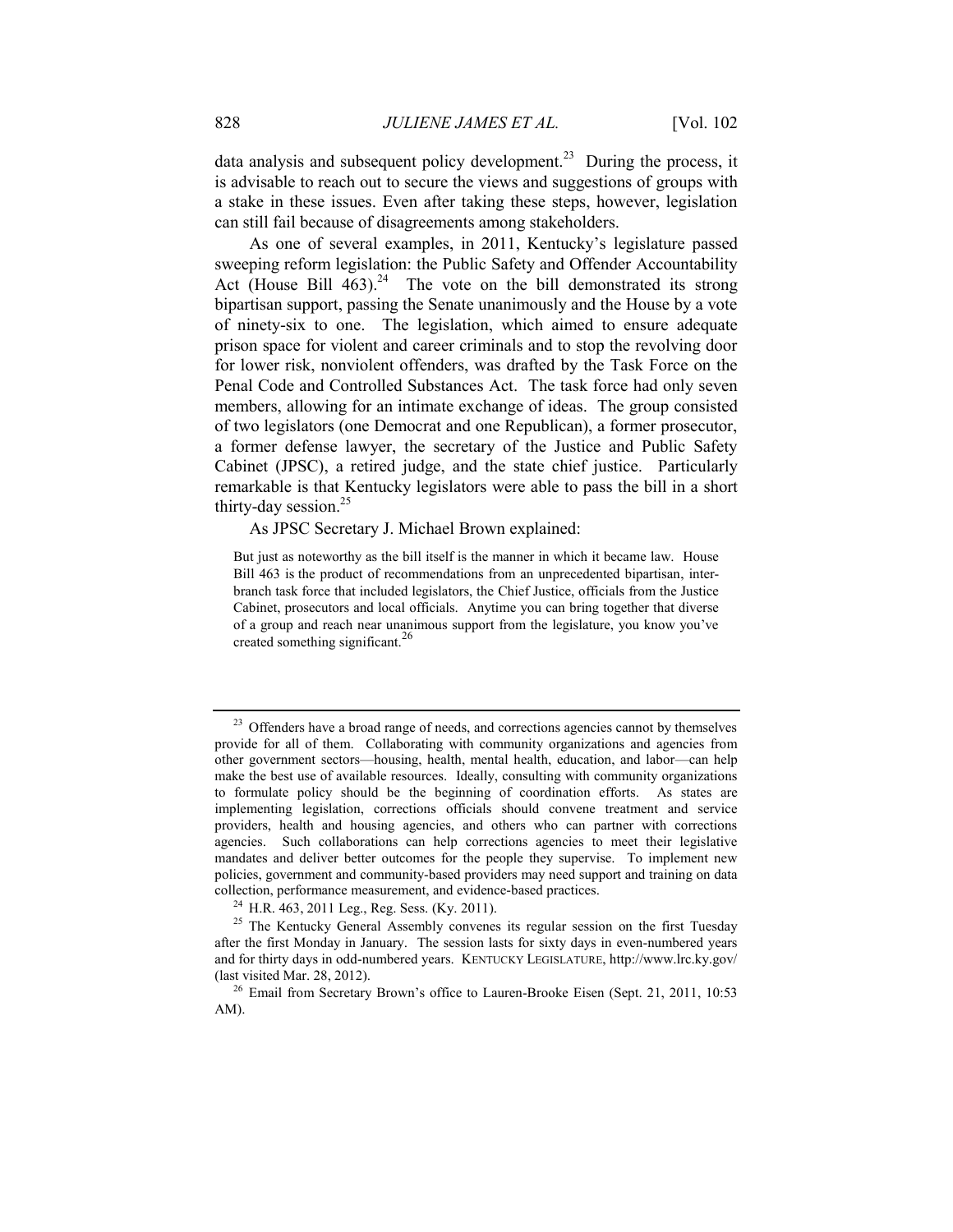Kentucky's inclusive process resulted in a consensus report with data analysis endorsed by the working group, policy options that were comprehensive and forward-looking, and near-unanimous support from the legislature.

#### B. POLITICAL LEADERSHIP

Other recent examples, such as reforms in Vermont and North Carolina, reflect the forces driving lawmakers to take up systemic policy change. These forces include the ongoing fiscal crisis; changes in political leadership; recent success in smaller, similar criminal justice reforms; and specific corrections or criminal justice issues such as overcrowding or a lapse of time since the last systematic review.

In Vermont, the most recent wave of changes builds on reforms put in place in previous years. After a near doubling of the state's prison population between 1996 and 2006, Vermont's 2008 justice reinvestment legislation slowed growth, and, over the past year, the population declined.<sup>27</sup> The policies established in response to the 2008 legislation allowed the state to close and reorganize several prisons, to pilot screening and assessment processes to identify appropriate candidates for treatment and diversion programs, to expand drug treatment programs, and to increase the capacity of transitional housing and job training programs to reduce barriers to reentry. This reorganization set the stage for more ambitious reform in 2011's War on Recidivism Act.<sup>28</sup> The law continues efforts to reform the state's correctional policies and provides the Vermont Department of Corrections with some flexibility in how it deals with nonviolent offenders, especially people convicted of low-level drug-related crimes. Projections estimate that the new legislation will save the state \$1.6 million annually.<sup>29</sup>

Although stability and continuity of political leadership can support broad-scale reform, in some cases changes in the political landscape can spur the overhaul of a criminal justice system. Despite a historic change in North Carolina's legislative leadership—with Republicans taking hold of the House and Senate in 2010 after continuous Democratic control since the late 1800s—the state was able to reach bipartisan interbranch support for new legislation. Governor Bev Perdue signed the Justice Reinvestment Act in June of  $2011.^{30}$ 

 $27$  S. 108, 2011–2012 Leg., Reg. Sess. (Vt. 2011).

<sup>28</sup> *Id.*

<sup>29</sup> Ken Picard, *Is It Cheaper to House Vermont Prisoners in or out of State? It Depends*, SEVEN DAYS (April 20, 2011), http://7dvt.com/2011vermont-prisons.

<sup>30</sup> H.R. 642, 2011 Gen. Assemb., Reg. Sess. (N.C. 2011).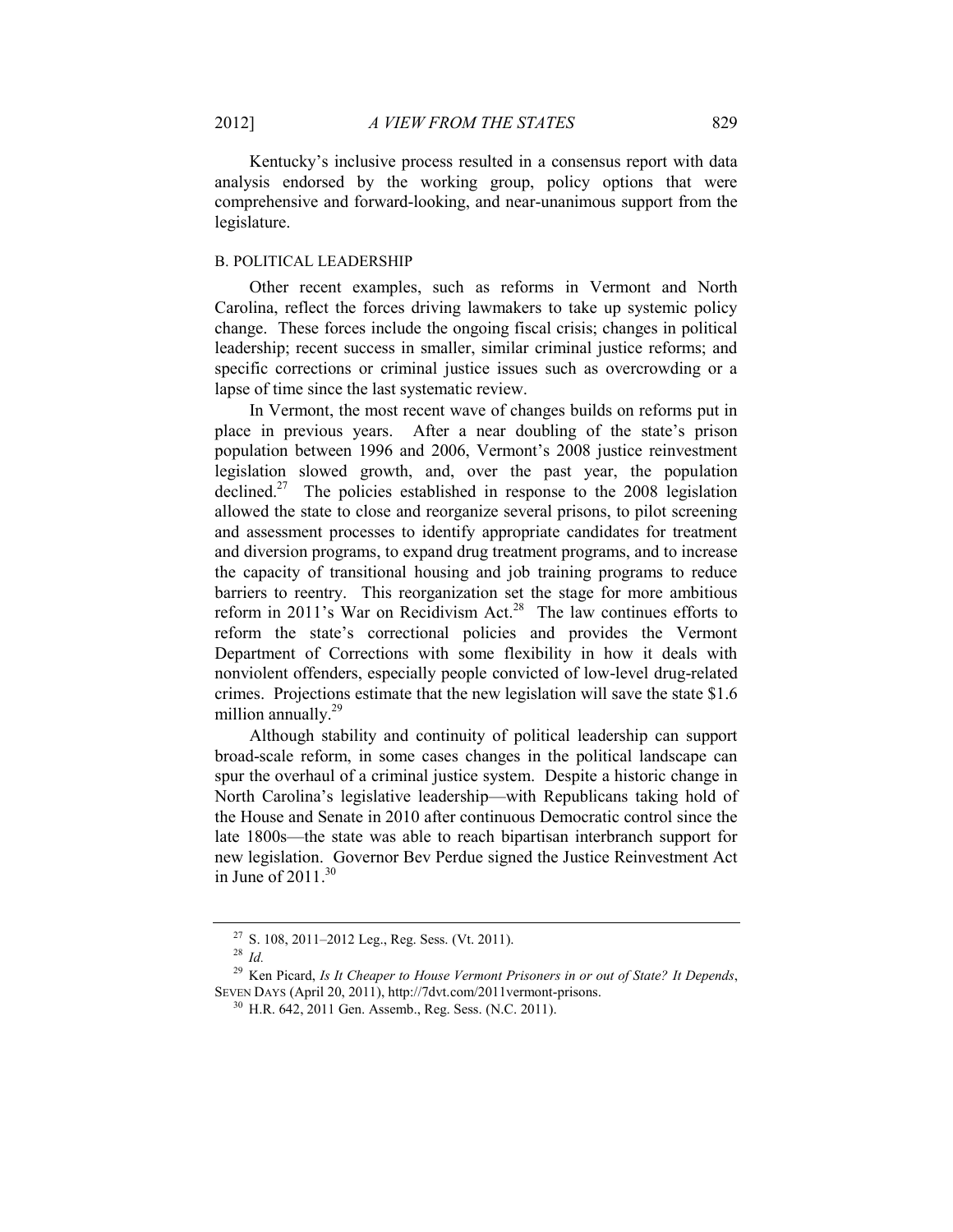State Representative David Guice, a retired probation officer and sponsor of the bill, described the law as "a significant departure from business as usual," and explained:

In the last 10 years North Carolina's corrections spending increased 68 percent to \$1.51 billion. Our prisons are over capacity and the prison population is projected to continue growing by at least 10 percent in the next decade. Such growth could cost upwards of \$267 million in construction and operating expenses, all of which are avoided under this legislation.<sup>3</sup>

Growth in prison spending and projected population increases united leaders from both parties to make significant changes to the community supervision and treatment provision. This new way of doing business is grounded in research showing what is effective, but was largely driven by a recognition that the cost of doing nothing was too great to bear.

Whether inspired by past successes or energized by political change, the legislation passed recently shares a data-intensive approach, described in more detail below.

#### C. OUTSIDE ASSISTANCE

Although states may have the will and internal expertise to reform policy and legislation, an infusion of outside resources, perspectives, and experience can provide new energy and stimulate interest among policymakers and move the process of change more quickly. Few states have the capacity to perform the expedited and intensive data analysis needed to inform timely policy debates and decisions. An external research organization can dive into that work without ignoring other demands. Similarly, outside facilitators can manage focused, reasoned discussions of values, data interpretation, and the use of resources among stakeholders debates that might be challenging for someone who has established relationships with the participants.

Because the advancement of justice reinvestment has been a policy goal of both the federal government and private funders, several states' efforts have benefited from outside assistance and expertise. The U.S. Department of Justice's Bureau of Justice Assistance (BJA) and the Pew Center on the States' Public Safety Performance Project (Pew) have offered support jointly and separately to many states in recent years. In 2011, for example, BJA and Pew funded justice reinvestment efforts in Alabama, Arkansas, Delaware, Georgia, Hawaii, Indiana, Kentucky, Louisiana, Missouri, North Carolina, Ohio, South Carolina, and Vermont. Funding for such work is often directed at research and technical assistance

<sup>&</sup>lt;sup>31</sup> Email from State Representative David Guice to Lauren-Brooke Eisen (Sept. 21, 2011, 11:46 PM).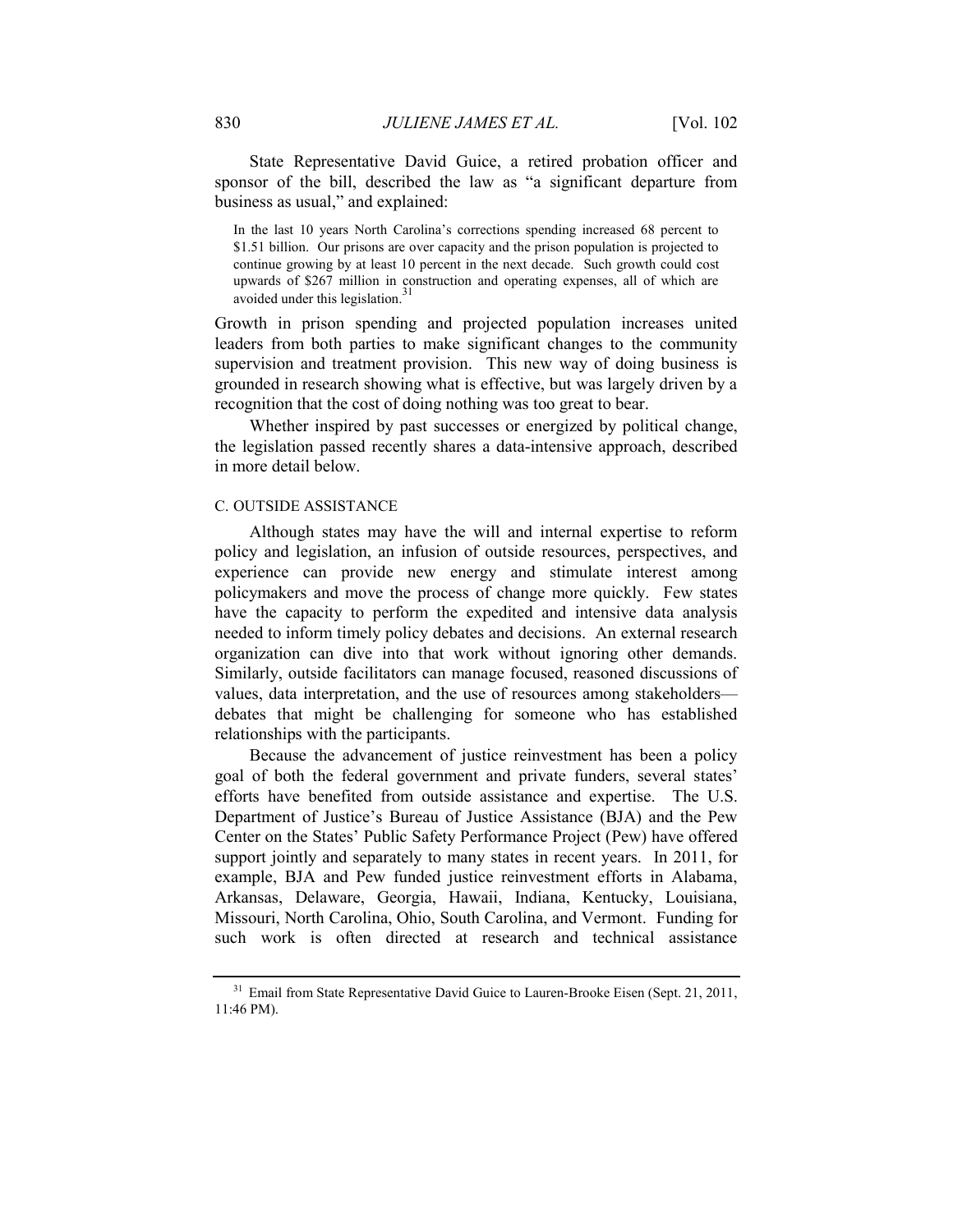organizations as well as direct grants to states to support justice reinvestment strategies. External researchers and consultants bring their experience to bear on an examination of statewide criminal justice structures, equipping stakeholders with the information they need to make informed policy decisions.

#### D. COMPREHENSIVE ANALYSIS

State leaders who want to spend fewer corrections dollars to improve public safety should begin with a thorough review of existing policies and their impact on corrections populations. The policy group needs access to solid, reliable data and analysis that can identify the laws and policies driving the prison population. The analysis should examine the state's prison population, the kinds of charges on which people are being held, their average length of stay by charge, and demographics. These should be compared to similar data over the past several years to indicate trends over time, if any. These trends vary according to the state, but some states have found that revocations from probation or parole for technical violations of supervision conditions drive their prison populations.<sup>32</sup> Others find that low-level property or drug offenders constitute a large portion of  $r_{\text{max}}$  admissions to prison.<sup>33</sup> These state-specific findings guide what policies will help address the prison-population drivers.<sup>34</sup>

It is also useful to forecast the population and future cost impacts of maintaining the status quo, and to project how different policy options will affect the future population and costs. Such estimates are difficult to make, but are essential to the policy discussion. The foundation of such calculations is a series of assumptions about factors such as the state's crime rate, population, the proportion of prison sentences as compared with probation sentences over time, and the proportion of the population that will be in the high-crime age group (i.e., the age group most likely to engage in

<sup>32</sup> *E.g.*, *Kansas: Implementing the Strategy*, JUST. REINVESTMENT, http://www.justicereinvestment.org/states/kansas/how-ks/ (last visited Feb. 16, 2012); *North Carolina: Implementing the Strategy*, JUST. REINVESTMENT, http://www.justicereinvestment.org/states/north\_carolina/how-nc/ (last\_visited Feb. 16, 2012).<br> $33 E.g.,$ 

*Ohio: Implementing the Strategy*, JUST. REINVESTMENT, http://www.justicereinvestment.org/states/ohio/how-oh/ (last visited Feb. 16, 2012).

<sup>&</sup>lt;sup>34</sup> For supervision revocations, examples of alternative policy options include implementing swift and certain sanctions and increasing the availability and use of responses to violations—sometimes through implementation of a matrix or grid to guide probation and parole officer decisionmaking—among other supervision strategies. When states find that low-level drug or property offenders are populating their prisons, one response is to amend sentencing laws to permit judges to sentence individuals convicted of these crimes to alternatives to incarceration, such as probation or a drug-court program.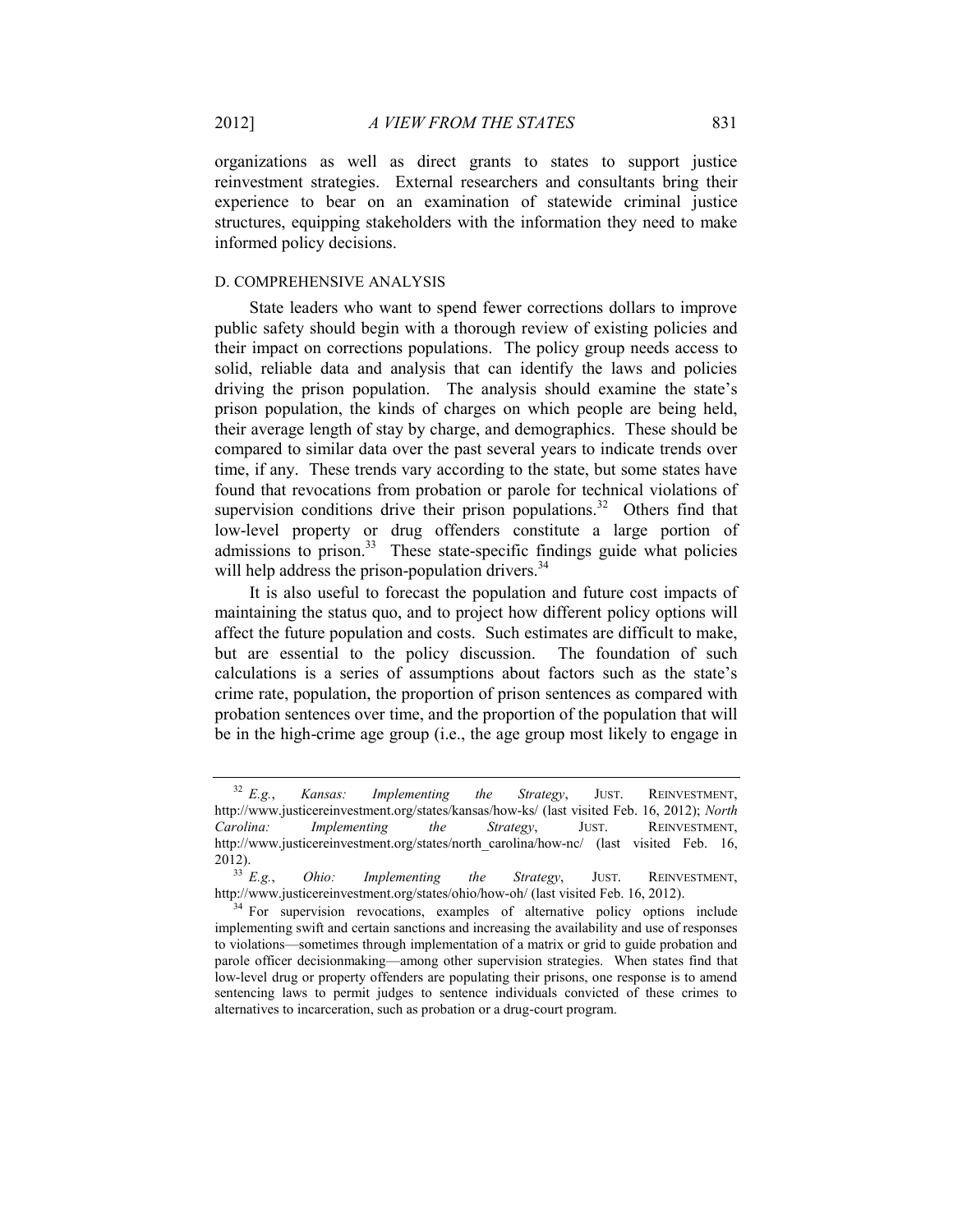criminal behavior) going forward.<sup>35</sup> These assumptions are subject to change for a variety of unforeseen reasons. As policies are reworked or other factors change, states must adjust the estimates and projections accordingly.

Projections, however, have risks: they can provide fodder for critics of these policies when future variances from the projections are used to call the legislation ineffective. Dr. James Austin, president of the JFA Institute, who has provided expert assistance to help state governments analyze their criminal justice data, cautions those who may be tempted to rely too heavily on the projected effects of proposed policy changes on costs and jail, prison, parole, or probation populations: "A projection simply reflects what would likely happen if a particular policy or law is implemented," he explains.<sup>36</sup> "But state governments need to keep in mind that altering one policy, even if minor, may alter significant aspects of the projections."<sup>37</sup> Austin says that projections are quite valuable, if taken in the correct context and used appropriately: "[A] projection should accurately show what the impact would be if no additional laws or policies are later implemented. But because the policy and legislative environment is constantly in flux, projections must constantly be updated.<sup>338</sup> Austin points out that "inherent in this dynamic and ever-changing political process is the potential for misinformed critics to use any difference in projections a few years later to proclaim either the projection was inaccurate or the legislation was not effective."<sup>39</sup> Nevertheless, states frequently rely on these projections to determine their best courses of action. If projections show that a new prison facility will be necessary, a state can make planning and policy changes to avoid building prisons.

Starting in 2009, Arkansas undertook a thorough analysis of its system, reviewing sentencing data and auditing corrections and community supervision policies for the purpose of making comprehensive reforms. The analysis showed that while its prison population had more than doubled, the state was underutilizing probation, increasing sentence lengths for nonviolent offenses, departing substantially from its voluntary

<sup>&</sup>lt;sup>35</sup> N.M. SENTENCING COMM'N, NEW MEXICO PRISON POPULATION FORECAST: FY 2011-FY 2020, at 2 (June 2010), *available at* http://nmsc.unm.edu/nmsc\_reports/; Email from Dr. James Austin to Lauren-Brooke Eisen (Sept. 12, 2011, 6:59 PM).

<sup>&</sup>lt;sup>36</sup> Email from Dr. James Austin to Lauren-Brooke Eisen (Sept. 12, 2011, 6:59 PM).

<sup>&</sup>lt;sup>37</sup> Email from Dr. James Austin to Lauren-Brooke Eisen (Oct. 3, 2011, 1:10 PM).

<sup>&</sup>lt;sup>38</sup> Email from Dr. James Austin to Lauren-Brooke Eisen (Sept. 12, 2011, 6:59 PM).

<sup>&</sup>lt;sup>39</sup> Email from Dr. James Austin to Lauren-Brooke Eisen (Oct. 3, 2011, 1:10 PM).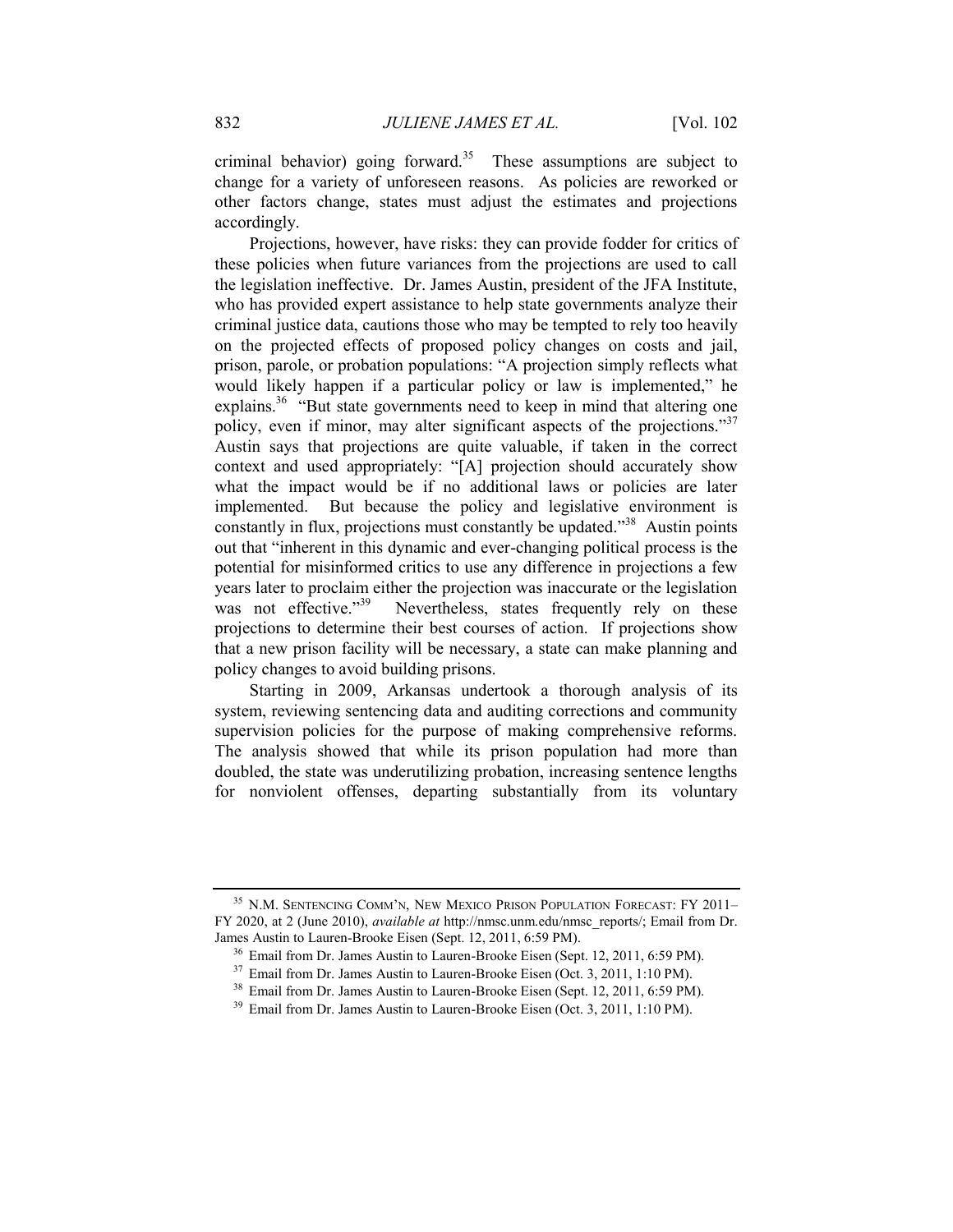sentencing guidelines, and delaying transfer of inmates to parole.<sup>40</sup> The data analysis also revealed that sentencing and corrections policies and practices—and not increased crime—were the substantial contributing factors to Arkansas's prison population growth. These observations led policymakers to pass legislation in 2011 creating a stronger community supervision system and making greater use of alternatives to incarceration.

North Carolina also took a comprehensive approach to examining its systemwide criminal justice data. Researchers analyzed the state's prison, community corrections, crime, and recidivism data, including an examination of the prison population and factors driving prison growth. A bipartisan, interbranch working group subsequently determined that more than half of all admissions to prison were for probation revocations: In 2009, probation revocations accounted for  $53\%$  of prison admissions.<sup>41</sup> Responding to the data and to evidence about what would improve outcomes, policymakers expanded probation officers' authority to impose a broader range of sanctions for violations, allowed probation officers to impose house arrest with electronic monitoring without judicial approval in most cases, and limited the length of incarceration for those whose probation is revoked for technical violations rather than new crimes.

In addition, after finding that more than 85% of those released from prison receive no supervision upon release, policymakers sought to improve public safety by increasing such supervision. Research has demonstrated that individuals pose the greatest risk of reoffending in the days and weeks immediately following release.<sup>42</sup> State legislatures increasingly are turning to mandatory post-incarceration supervision to provide support in the community during this critical period, ultimately in the hope that it will reduce recidivism. Accordingly, North Carolina's legislation now requires everyone convicted of a felony to receive at least nine months of postrelease supervision.

The examples above, from Kentucky, Vermont, North Carolina, and Arkansas, illustrate common elements of successful comprehensive sentencing and corrections legislation. These elements include involvement

<sup>40</sup> PEW CTR. ON THE STATES, ARKANSAS'S 2011 PUBLIC SAFETY REFORM LEGISLATION TO REDUCE RECIDIVISM AND CURTAIL PRISON GROWTH 3–5 (July 2011), *available at* http://www.pewstates.org/uploadedFiles/PCS\_Assets/2011/Pew\_Arkansas\_brief.pdf.

<sup>&</sup>lt;sup>41</sup> COUNCIL OF STATE GOV'TS JUSTICE CTR., JUSTICE REINVESTMENT IN NORTH CAROLINA: ANALYSIS AND POLICY FRAMEWORK TO REDUCE SPENDING ON CORRECTIONS AND REINVEST IN STRATEGIES TO INCREASE PUBLIC SAFETY 6 (Apr. 2011), *available at* http://justicereinvestment.org/files/JR\_North\_Carolina\_policy\_framework\_v8mg\_mc.pdf (citing data and reports from the North Carolina Department of Correction).

<sup>&</sup>lt;sup>42</sup> AMY L. SOLOMON ET AL., URBAN INST., PUTTING PUBLIC SAFETY FIRST: 13 PAROLE SUPERVISION STRATEGIES TO ENHANCE REENTRY OUTCOMES 14 (Dec. 2008), *available at* http://www.urban.org/uploadedpdf/411791\_public\_safety\_first.pdf.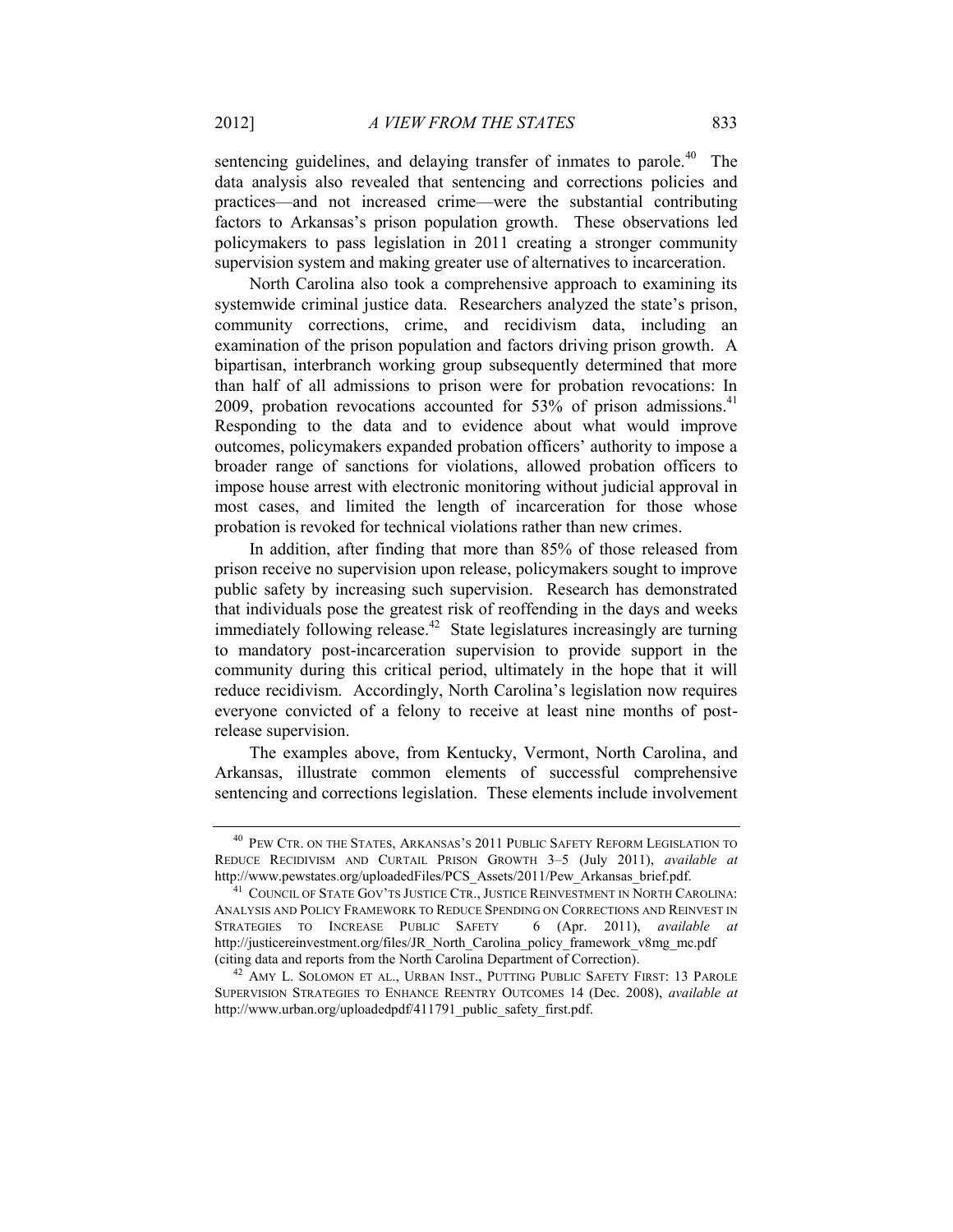of stakeholders from across the political, ideological, and systemic spectrum; political leadership that pushes past partisanship; outside assistance from criminal justice consultants that can help energize and inform policymakers' discussions; and comprehensive data analysis that determines population drivers.

# IV. 2011 LEGISLATION

<span id="page-14-0"></span>To illustrate comprehensive, statewide reforms addressing prisonpopulation drivers, this Part summarizes policies enacted through legislation in 2011. The policies fall broadly into four categories: (1) reducing the prison population safely; (2) requiring the use of evidencebased practices; (3) reinvesting cost savings in evidence-based practices or other criminal justice resources; and (4) evaluating the policies' impact on the prison population, costs, and public safety.

#### A. POPULATION REDUCTION

In efforts to address the immediate pressure of overcrowding and avoid looming construction costs, a number of new laws aim to reduce the prison population directly and immediately. One common way to achieve this is to expand opportunities for individuals in the state's custody or control to accrue good-time or earned-compliance credits. When applied to incarcerated populations, these measures focus on releasing offenders believed to pose the lowest risk of committing new crimes and returning them to the community more quickly. In the case of those under community supervision, states are looking to reward compliance with supervision conditions and program requirements by reducing either the length or the level of supervision, a step that can reduce an individual's exposure to possible revocation.

#### *1. Good-Time Credits for Inmates*

Corrections administrators have long used good time as a way to encourage inmates' compliance with disciplinary rules. Traditional goodtime credits apply automatically, shaving off time from people's sentences for good behavior, that is, for complying with a prison's disciplinary rules.<sup>43</sup>

<sup>&</sup>lt;sup>43</sup> TODD EDWARDS, COUNCIL OF STATE GOV'TS, CORRECTIONAL GOOD TIME CREDITS IN SOUTHERN STATES (May 2001), *available at* http://www.slcatlanta.org/Publications/ HSPS/GoodTime.pdf; ALISON LAWRENCE, NAT'L CONFERENCE OF STATE LEGISLATURES, CUTTING CORRECTIONS COSTS: EARNED TIME POLICIES FOR STATE PRISONERS (July 2009), *available at* http://www.ncsl.org/documents/cj/Earned\_time\_report.pdf. States use different names for the reduction in sentences based on compliance with certain conditions. Here the term "earned time" refers to credits prison inmates can receive for participating in certain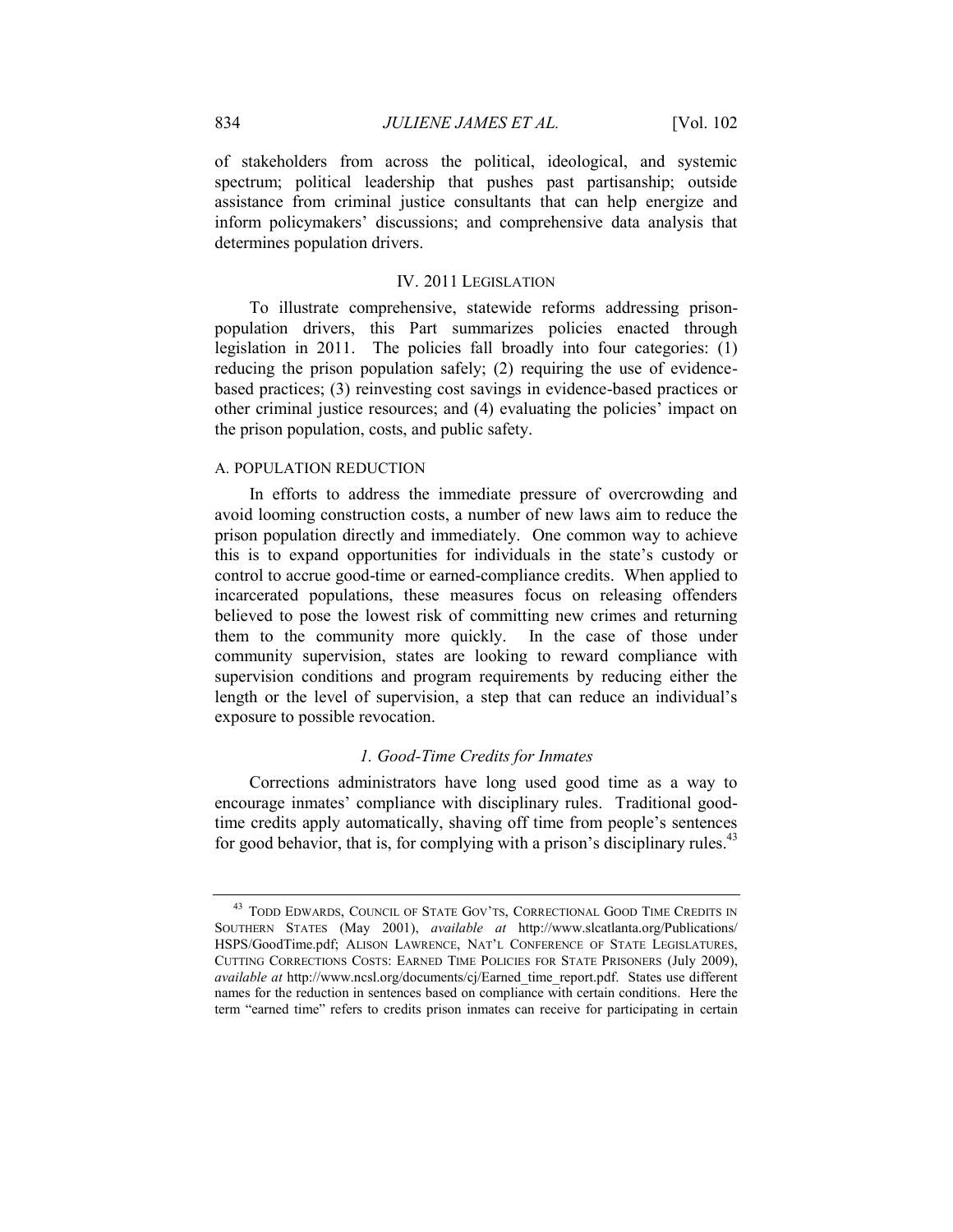Studies examining this method of population reduction show that inmates released early do not have a significantly different rate of recidivism than those who serve full terms, and in some cases, they show reduced rates of reoffending.<sup>44</sup> Other policies that shorten the length of incarceration reward inmates for participating in certain educational or treatment programs.

Recent legislation indicates that states are increasing the availability of good-time credits and expanding credits for participation in programs that can help inmates succeed once they return to the community. A new law in Nebraska increases good-time credits for people in state prisons.<sup>45</sup> After a year of incarceration, inmates' sentences will be reduced by three days (instead of only one day) for each month in which they do not commit certain disciplinary infractions. The law also extends good time to parolees, outlining how those on supervision can reduce those terms for good behavior.

A 2011 law in North Dakota gives prison and county jail administrators more flexibility to award "performance-based" sentence reductions to inmates serving shorter sentences. The inmates can earn reductions of one day for every six days served for participating in treatment and educational programs and for good work performance.<sup>46</sup>

Also in 2011, the governor of Oklahoma signed legislation adding associate's and bachelor's degrees to the list of educational programs eligible for "inmate conduct credits."<sup>47</sup> Previously, inmates received credits only for completing a general educational development certification.

# *2. Earned-Compliance Laws*

Similar to how good-time credits shorten incarceration lengths, earned-compliance credits reduce the length of time that parolees or probationers serve on supervision when they comply with the conditions of their supervision. Some of these policies also provide credits to probationers and parolees who participate in vocational or educational programs, similar to the way these policies work for inmates. Reducing supervision terms in this manner is grounded in the idea that offenders will be incentivized to comply with the conditions of their case plans if they can terminate supervision earlier. While it may be too soon to comment on the

programs and classes. Earned-compliance credit typically refers to reductions in probation or parole terms.

 $^{44}$  Carolina Guzman, Barry Krisberg & Chris Tsukida, Nat'l Council on Crime & DELINQUENCY, ACCELERATED RELEASE: A LITERATURE REVIEW (Jan. 2008), *available at* http://www.nccd-crc.org/nccd/pubs/2008\_focus\_acceleratedRelease.pdf.

<sup>45</sup> Leg. 191, 102nd Leg., 1st Reg. Sess. (Neb. 2011).

<sup>46</sup> S. 2141, 62nd Leg. Assemb., Reg. Sess. (N.D. 2011).

<sup>47</sup> S. 137, 53rd Leg., 1st Reg. Sess. (Okla. 2011).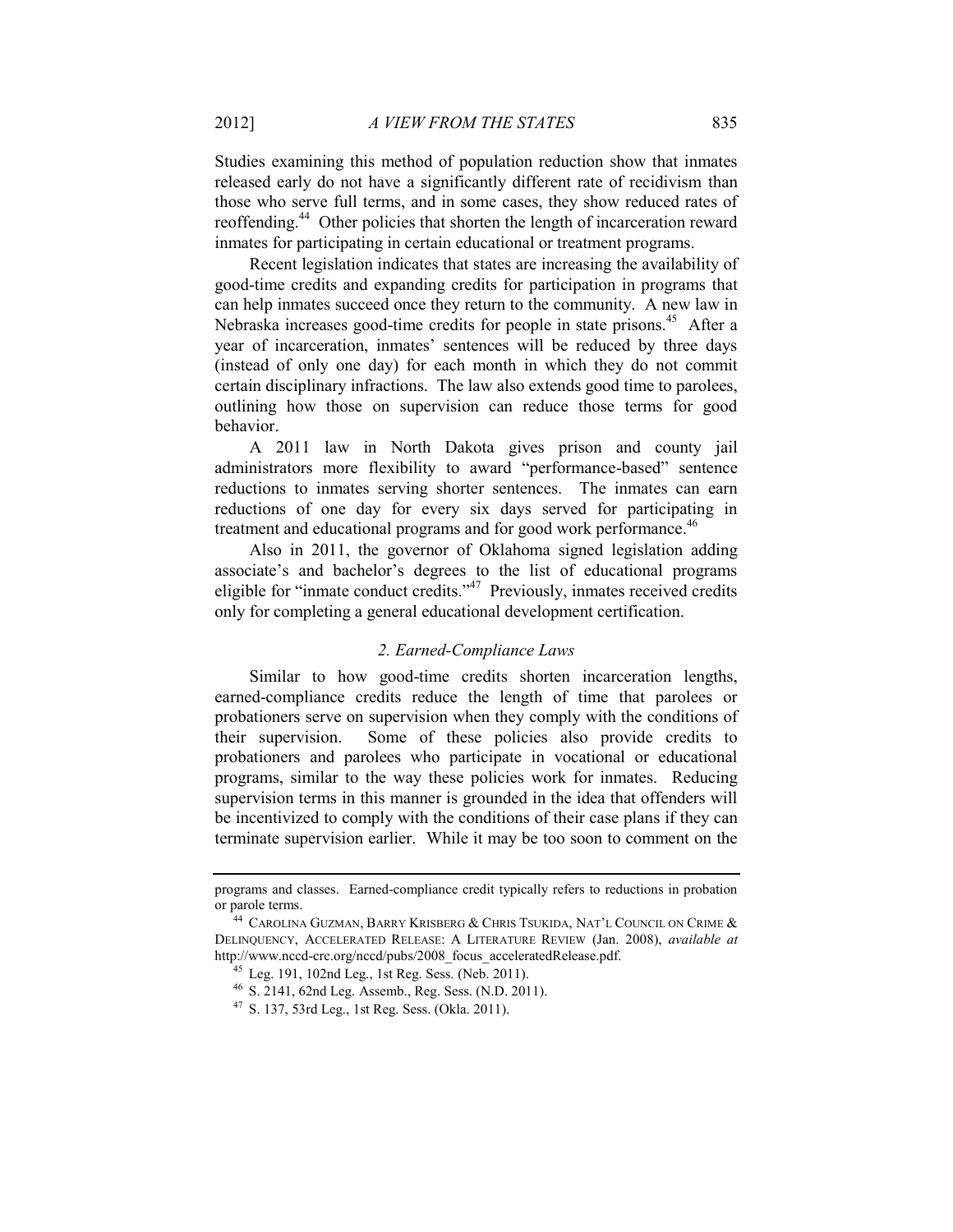impact of earned-compliance credits, it is consistent with the risk principle—that resources should be targeted toward moderate- to high-risk offenders. Earned-compliance credits allow supervision officers to focus supervision and programming on those who are most likely to benefit.<sup>48</sup>

Kentucky expanded early termination of supervision to individuals under community supervision. Parolees can earn credits for complying with requirements, having no new arrests, and staying up-to-date on restitution payments. The Kentucky Department of Corrections calculates earned-compliance credits for parolees in a similar manner to the way in which they are calculated for inmates. Similarly, probationers can earn early termination of their supervision if they fulfill the terms of their case plan, have no new arrests, and comply with restitution payments, among other requirements.<sup>49</sup>

# *3. Medical Parole*

In an effort to save money and, at times, as a gesture of compassion, some states are expanding the eligibility of their sickest inmates—including elderly men and women—for early release. Medical release for this population promises cost savings to corrections departments at relatively low risk to public safety. One of the chief purposes of incarceration is incapacitation, that is, preventing people from committing additional crimes in the community. If inmates are so sick that they reasonably are considered incapable of new crimes, incapacitation no longer justifies incarceration (although other purposes may remain). Some states are changing legislation and policies to allow early release of inmates who pose little risk to public safety.

In 2011, Colorado expanded eligibility for special needs parole, requiring the Department of Corrections to be proactive in identifying who is eligible for such parole.<sup>50</sup> Montana, Kentucky, Rhode Island, and Arkansas also expanded or streamlined medical parole eligibility, with Arkansas allowing the parole board to revoke parole if a released person's condition improves.<sup>51</sup>

Not all states are following suit, however. Some policymakers are reluctant to support medical parole laws because taxpayers want to know

<sup>48</sup> *See, e.g.*, PEW CTR. ON THE STATES, POLICY FRAMEWORK TO STRENGTHEN COMMUNITY CORRECTIONS: EARNED COMPLIANCE CREDITS 4–5 (Dec. 15, 2008), *available at* http://www.pewstates.org/uploadedFiles/PCS\_Assets/2008/Policy%20Framework.pdf.

<sup>49</sup> H.R. 463, 2011 Leg., Reg. Sess. (Ky. 2011).

<sup>50</sup> S. 241, 68th Gen. Assemb., 1st Reg. Sess. (Colo. 2011).

 $51$  H.R. 141, 62nd Leg., Reg. Sess. (Mont. 2011); H.R. 463, 2011 Leg., Reg. Sess. (Ky. 2011); H.R. 5757, 2011 Leg., Jan. Sess. (R.I. 2011); S. 750, 88th Gen. Assemb., Reg. Sess. (Ark. 2011).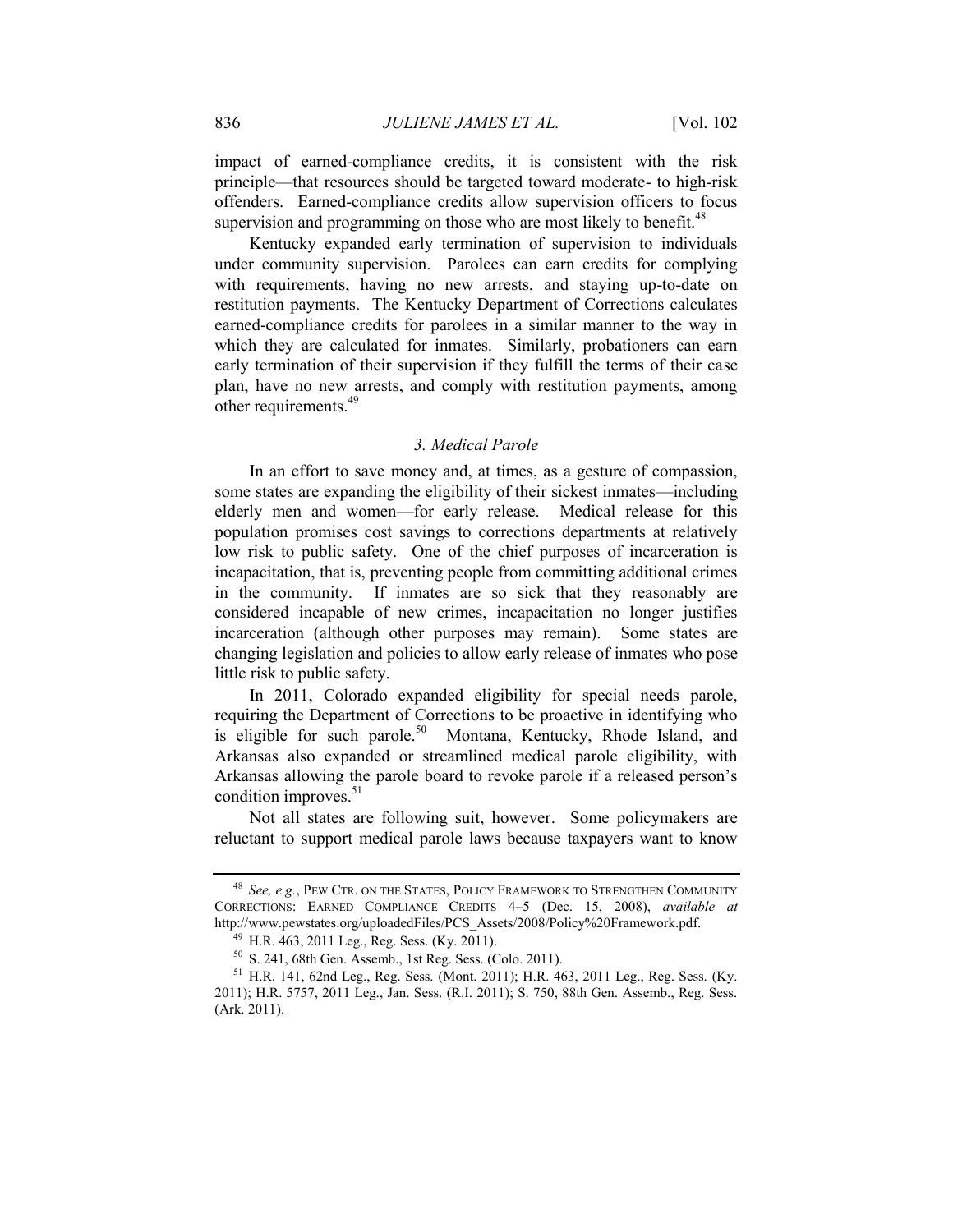<span id="page-17-0"></span>whether costs are simply being shifted to other state agencies, such as social service or health departments, or to the federal government through Medicare or Medicaid.<sup>52</sup> In addition, a physical disability, even a severe one, may not keep an individual from committing a new offense.<sup>53</sup>

Despite research showing that older inmates are less likely to engage in criminal behavior, medical release is generally underutilized.<sup>54</sup> If states make use of their expanded medical parole laws, the field will benefit from a better understanding of the magnitude and nature of the risk posed by medical release.

# B. MANDATING THE USE OF EVIDENCE-BASED PRACTICES TO REDUCE RECIDIVISM

Continuing a trend of the past several years, more states are investing in programs that result in lower crime and recidivism rates, regardless of whether they are engaged in justice reinvestment efforts or just trying to cut costs.<sup>55</sup> To make the shift to evidence-based practice, screening tools are required to ensure that the appropriate population is being targeted for interventions. Some legislation passed in 2011 explicitly requires the use or development of such tools. Evidence-based practice also requires programming that can produce results. Accordingly, legislation may prescribe specific interventions in prison or in the community (such as drug treatment programs, cognitive behavioral treatment programs, and intensive community supervision combined with treatment-oriented programs) or, more generally, may require the use of evidence-based practices. In 2011, many states mandated the use of a risk-assessment tool, requiring assessments at different stages of the criminal justice process from pretrial to parole release decisions.

<sup>&</sup>lt;sup>52</sup> TINA CHIU, VERA INST. OF JUSTICE, IT'S ABOUT TIME: AGING PRISONERS, INCREASING COSTS, AND GERIATRIC RELEASE 8 (April 2010), *available at* http://www.vera.org/download? file=2973/Its-about-time-aging-prisoners-increasing-costs-and-geriatric-release.pdf.

<sup>53</sup> *See, e.g.*, J. Harry Jones, *Medical Parole Rejected for Rapist*, SAN DIEGO UNION-TRIB. (May 24, 2011, 9:02 PM), http://www.utsandiego.com/news/2011/may/24/medical-parolerejected-for-incapacitated-san/ (describing a district attorney's opposition to a medical parole request based on the inmate's past threatening behavior and a fear that inmate could ask others to do harm on his behalf).

<sup>54</sup> *See* CORR. ASS'N OF N.Y., HEALTHCARE IN NEW YORK PRISONS: 2004-2007, at 74 (Feb. 2009), *available at* http://www.correctionalassociation.org/publications/download/pvp/ issue\_reports/Healthcare\_Report\_2004-07.pdf; CHIU, *supra* note [52,](#page-17-0) at 2; Emily Ramshaw, *Few Texas Inmates Get Released on Medical Parole*, TEXAS TRIB. (June 3, 2010), http://www.texastribune.org/texas-dept-criminal-justice/texas-department-of-criminaljustice/few-texas-inmates-get-released-on-medical-parole/.

<sup>55</sup> AUSTIN, *supra* note [7.](#page-2-0)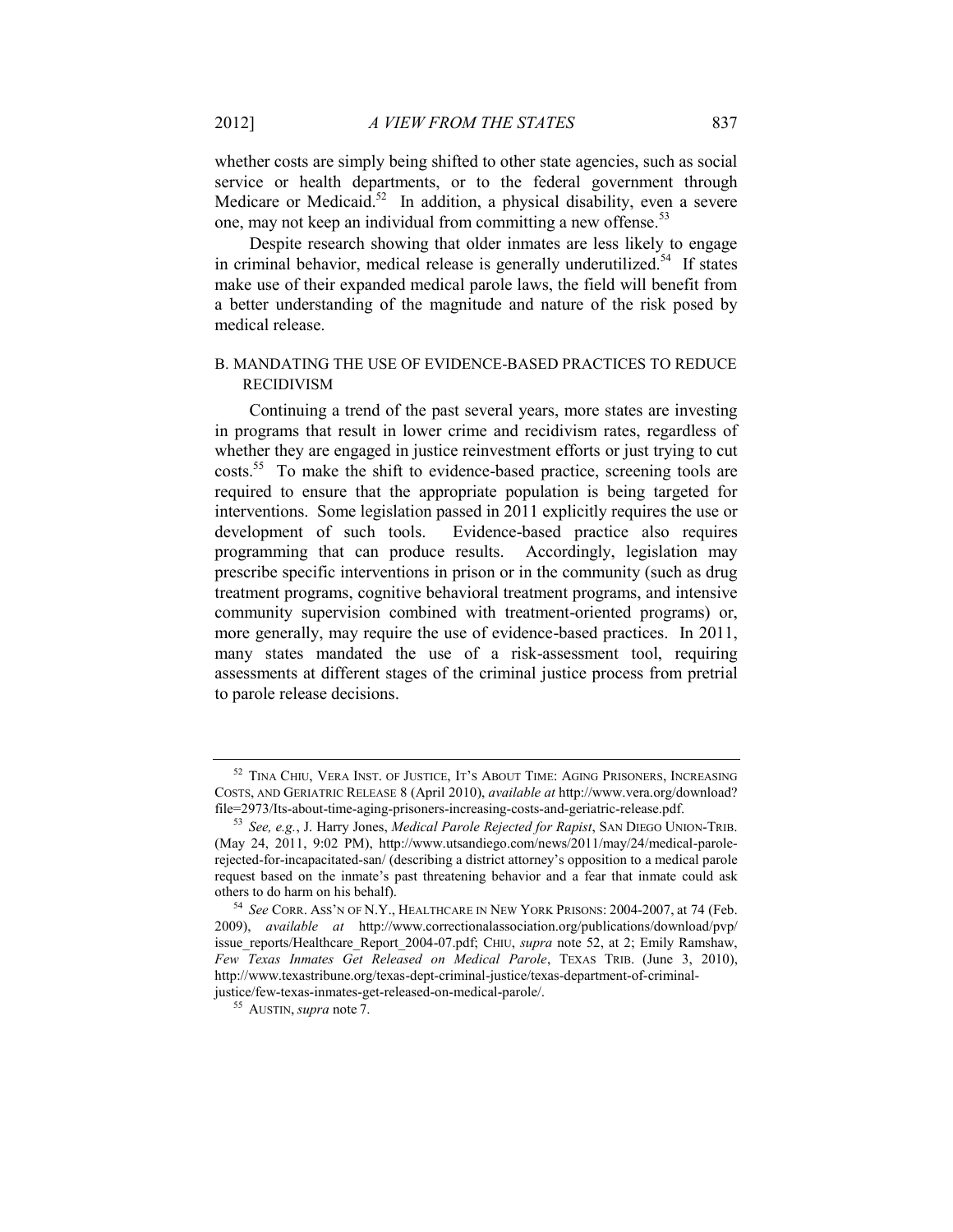For example, Ohio's sweeping criminal justice reform package requires the use of evidence-based practices and the adoption of a common set of risk-assessment instruments.<sup>56</sup> The risk-assessment tools will help target community supervision and treatment resources for use with offenders who need them most.<sup>57</sup>

<span id="page-18-0"></span>Kentucky's legislation focuses on increasing the use of evidence-based practices throughout its criminal justice system.<sup>58</sup> The law requires Kentucky's Department of Corrections to rely on evidence-based practices, including: allocating caseload and workload based on offender risk level, using evidence-based programs and measuring their effectiveness, and providing appropriate training on evidence-based supervision to employees. To ensure that these practices are targeting the right offenders, the law mandates the use of a validated risk-assessment instrument during the pretrial process, before sentencing, during prison intake, and again upon release to parole. Kentucky's approach recognizes that risk assessment is "the engine that drives effective interventions with offenders."<sup>59</sup> As important to practitioners as it is to lawmakers, assessment helps to identify those who are most at risk of reoffending, separate those who need intervention from those who do not, and identify needs that can be targeted with appropriate programs.<sup>60</sup> All of this information can help guide resource-allocation decisions and improve public safety outcomes.

Likewise, North Carolina's legislation focuses on an increased use of evidence-based practices. Section 6 of the Treatment for Effective Community Supervision Act of 2011 states that the bill is intended to "support the use of evidence-based practices to reduce recidivism and to promote coordination between State and community-based corrections programs."<sup>61</sup> The bill requires, among other things, the Department of Corrections to develop minimum program standards, policies, and rules for community-based corrections programs; consult with the Department of Health and Human Services regarding the oversight and evaluation of substance abuse service providers; and develop and publish a recidivismreduction plan for the state. The legislation also recognizes the need to

<sup>56</sup> H.R. 86, 129th Gen. Assemb., Reg. Sess. (Ohio 2011).

<sup>57</sup> COUNCIL OF STATE GOV'TS JUSTICE CTR., JUSTICE REINVESTMENT IN OHIO: HOW OHIO IS REDUCING CORRECTIONS COSTS AND RECIDIVISM (Dec. 2011), *available at* http://www.justicereinvestment.org/files/JR\_OH\_Summary\_12\_1\_2011.pdf.

<sup>58</sup> H.R. 463, 2011 Leg., Reg. Sess. § 1(4) (Ky. 2011).

<sup>59</sup> Edward J. Latessa & Brian Lovins, *The Role of Offender Risk Assessment: A Policy Maker Guide*, 5 VICTIMS & OFFENDERS 203, 204 (2010).

<sup>60</sup> *Id.*

<sup>61</sup> H.R. 642, 2011 Gen. Assemb., Reg. Sess. (N.C. 2011).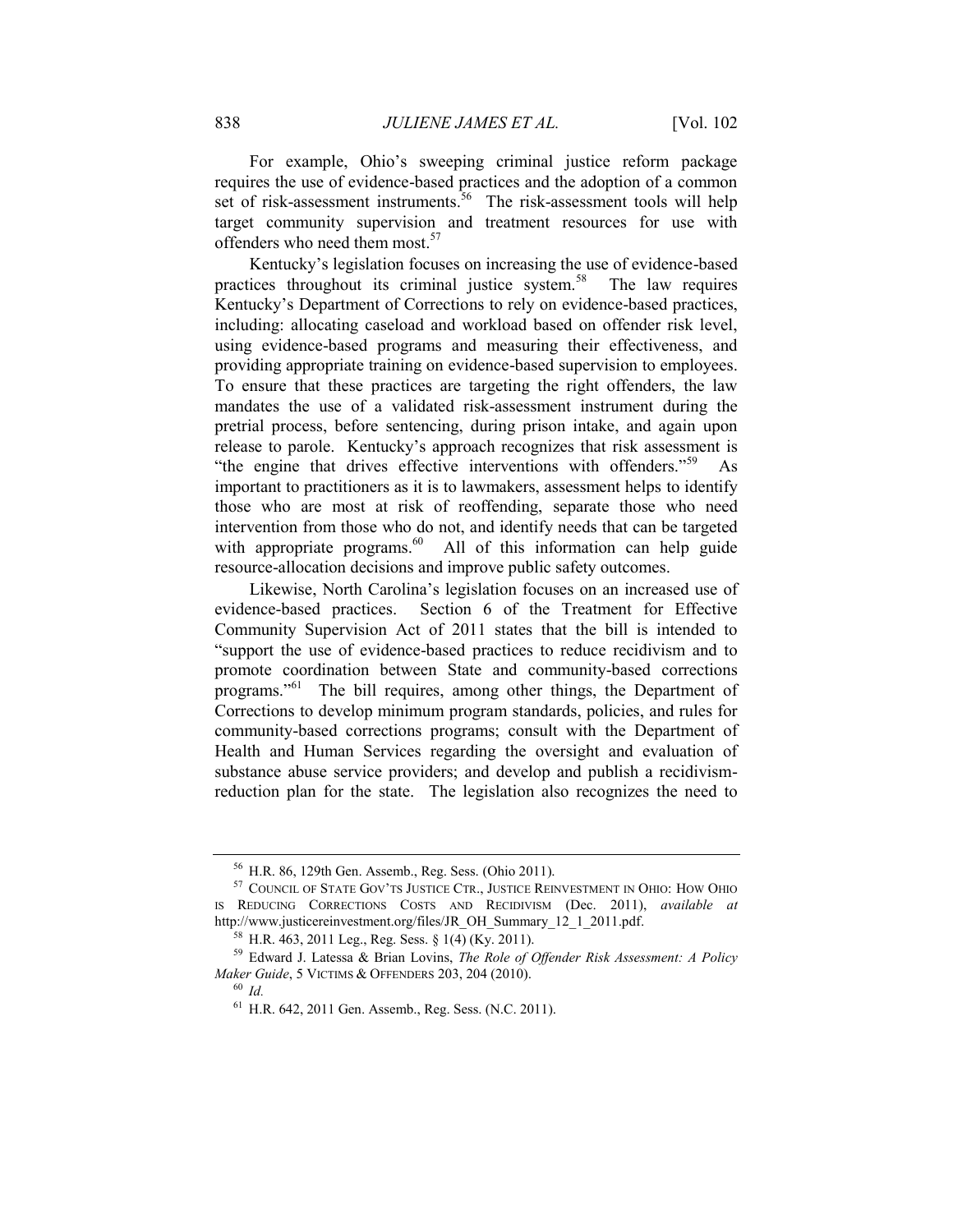prioritize the delivery of services to people convicted of felonies who are high-risk and moderate- to high-need.

Although evidence-based practices cost money, investing in them allows agencies to realize cost savings by reducing recidivism. Even if legislation does not mandate the use of such practices, it is important that jurisdictions dedicate sufficient resources to improving supervision practices and building agencies' capacity to use treatment and other programs shown to decrease crime.

If a state's legislation does not make funds available by mandating reinvestment, policymakers and other stakeholders should take steps to ensure that reforms are funded. Agencies may need to hire additional personnel, purchase equipment, train employees, or acquire software to implement reforms. Without these resources, an agency may not be able to achieve fidelity to the evidence-based practice model.

#### C. SUPERVISION OF HIGH-RISK PROBATIONERS

When states have analyzed their prison populations, many have found that large numbers of people admitted to their institutions are there for violating the conditions of their probation or parole. In searching for ways to reduce those revocations and improve the outcomes of supervision, states have implemented systems of graduated sanctions and interventions to respond to such behavior. These systems offer probation and parole officers a guide for responding swiftly and appropriately to each technical violation. Responses vary by the individual's risk level and the seriousness of the behavior and can include increased reporting by people under supervision, additional drug or alcohol testing, and "shock nights" in jail. Research indicates that swift, certain, and proportionate sanctions for these technical violations can improve compliance and reduce the number of violators sent to jail or prison. $62$ 

One program that uses swift and certain sanctions is Hawaii's Opportunity Probation with Enforcement (HOPE). Established in 2004, HOPE has made a significant dent in the high failure rate of people on probation in Hawaii. One of the challenges facing policymakers nationwide is how to help more people finish probation successfully given that almost 40% fail to complete their terms, with many ending up in prison at greater

<sup>62</sup> Faye S. Taxman, David Soule & Adam Gelb, *Graduated Sanctions: Stepping into Accountable Systems and Offenders*, 79 PRISON J. 182 (1999) (arguing that certainty deters future deviance); Angela Hawken & Mark Kleiman, *Managing Drug Involved Probationers with Swift and Certain Sanctions: Evaluating Hawaii's HOPE*, NAT'L CRIM. JUST. REFERENCE SERVICE 17–26 (2009), https://www.ncjrs.gov/pdffiles1/nij/grants/229023.pdf (reporting that Hawaii's HOPE program reduced violations and revocations to prison for participating offenders).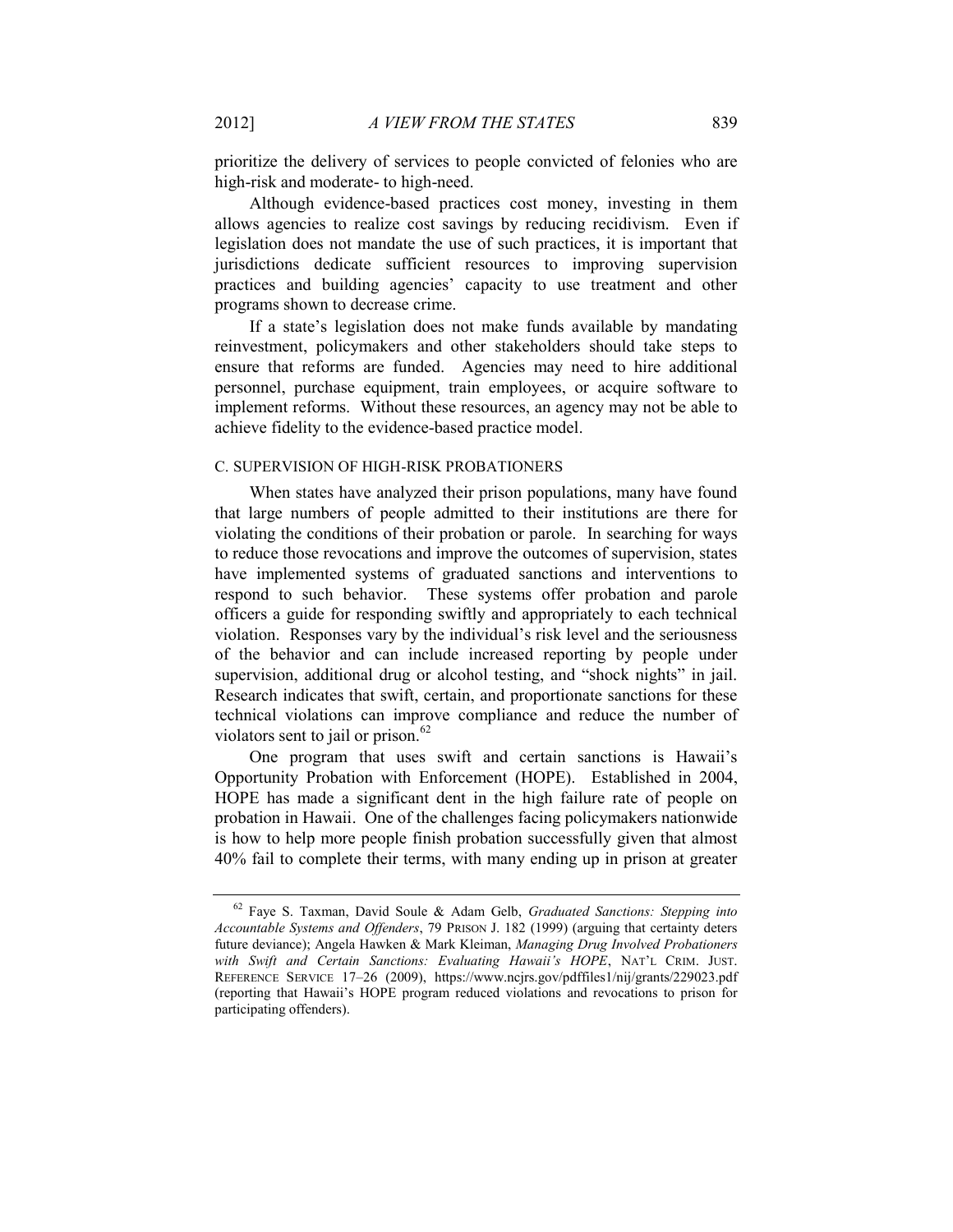costs to taxpayers.<sup>63</sup> HOPE targets high-risk probationers by applying swift, certain, and consistent sanctions, appropriate to the severity of the behavior, in response to behavior that violates the terms of the individual's supervision. After three months in the program, participants' rate of missed appointments and failed drug tests decreased by 75%, with the reduction peaking at 95%. <sup>64</sup> As a result, many states are looking to replicate the program and its outcomes. While not yet considered "evidence-based,"<sup>65</sup> HOPE is a promising model that exemplifies the data-driven decisionmaking process: isolating a prison-population driver (in this case, probation failures) and tailoring interventions to address that driver.

Without adopting the HOPE model in every respect, some states have passed legislation that incorporates many of the same elements—including swift, certain, and consistent sanctions—into their laws. Illinois passed legislation requiring the chief judge of each circuit to adopt a system of structured intermediate sanctions for violations of the terms and conditions of probation.<sup>66</sup> Likewise, Maryland, Kentucky, and Arkansas passed legislation creating pilot programs based on the HOPE model.<sup>67</sup> Alabama also attempted to codify standards for the creation of programs modeled on HOPE, <sup>68</sup> but the legislation was not passed. The Alabama bill's failure demonstrates the potentially polarizing nature of public safety reforms. One news account explained that the reforms failed because of officials' concerns about reelection, as well as faulty public perceptions that the legislation would result in release of prisoners without appropriate treatment or support.<sup>69</sup>

<sup>63</sup> VERA INST. OF JUSTICE, MORE THAN THE SUM OF ITS PARTS: WHY HAWAII'<sup>S</sup> OPPORTUNITY PROBATION WITH ENFORCEMENT (HOPE) PROGRAM WORKS 1 (2010*)*, *available at* http://www.vera.org/files/HOPE%20Policy%20Brief.pdf.

<sup>64</sup> RICHARD KIYABU, JOACHIM STEINBERG & MINAKO YOSHIDA, VERA INST. OF JUSTICE, HAWAI'I'S OPPORTUNITY PROBATION WITH ENFORCEMENT (HOPE): AN IMPLEMENTATION ANALYSIS 6 (May 2010), *available at* http://www.hopeprobation.org/wp-content/uploads/ 2010/10/HOPE-Probation-final.pdf.

<sup>65</sup> *See Program Profile: Hawaii Opportunity Probation with Enforcement*, OFFICE OF JUST. PROGRAMS, http://www.crimesolutions.gov/ProgramDetails.aspx?ID=49 (last visited Feb. 8, 2012).

<sup>66</sup> H.R. 2853, 97th Gen. Assemb., 1st Reg. Sess. (Ill. 2011).

<sup>67</sup> S. 801, 2011 Leg., 428th Sess. (Md. 2011); H.R. 463, 2011 Leg., Reg. Sess. (Ky. 2011); S. 750, 88th Gen. Assemb., Reg. Sess. (Ark. 2011).

<sup>68</sup> H.B. 216, 2011 Leg., Reg. Sess. (Ala. 2011).

<sup>69</sup> Bob Lowry, *State Prison Takeover Possible Failure to Pass Sentencing Bills May Be Trigger*, HUNTSVILLE TIMES, June 19, 2011, at 15-A.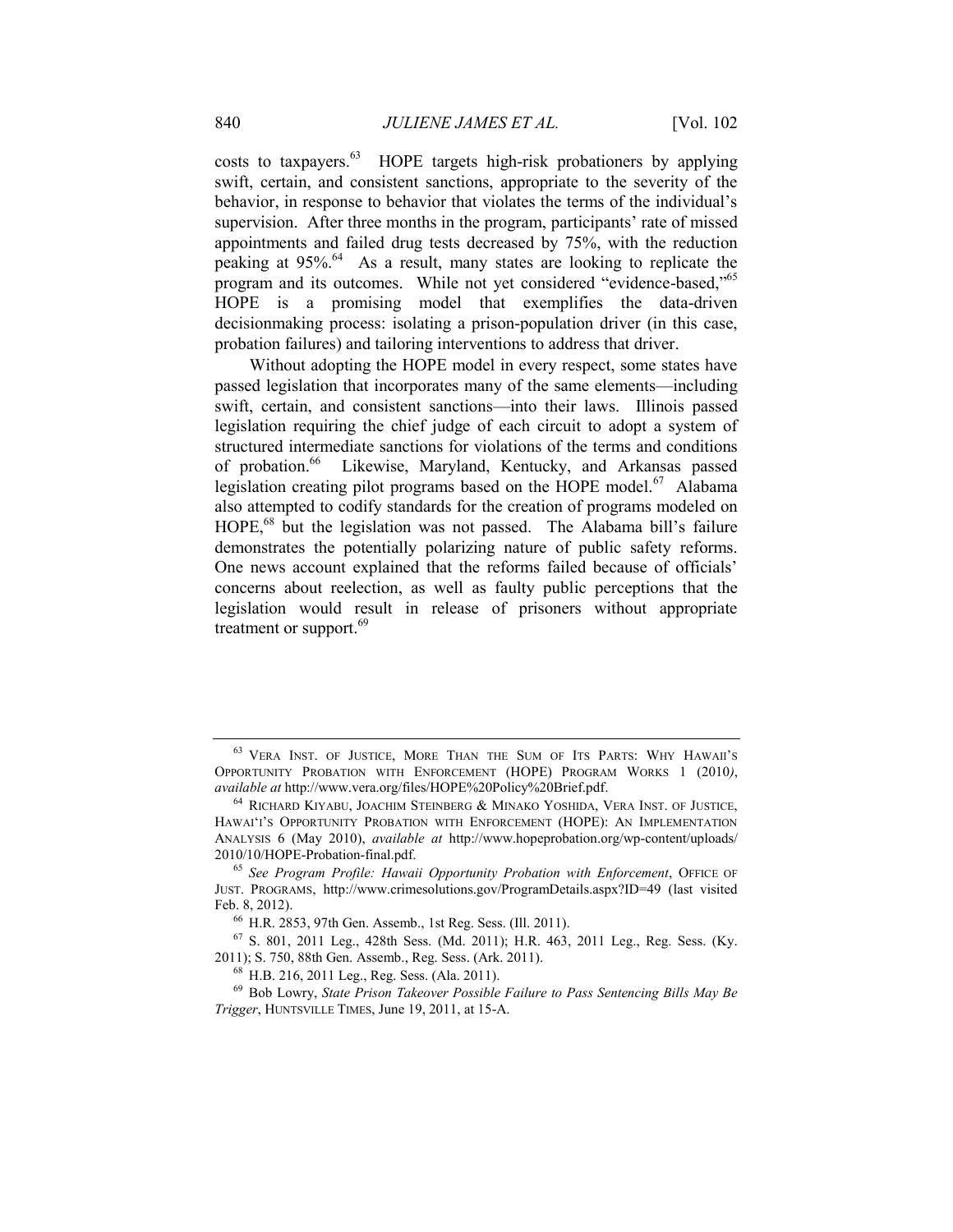#### D. EXPANDED SUPERVISION PROGRAMS

The community corrections system is charged with supervising individuals who are under the authority of the criminal justice system but are not incarcerated. Community corrections staff oversee individuals who are on pretrial release, sentenced to probation, released on parole, or under post-incarceration supervision. In addition to routine supervision, community corrections agencies may address criminogenic factors by providing treatment, educational programming, or vocational training to support rehabilitation. Some common community corrections programs include drug and alcohol treatment programs, electronic monitoring, home detention, community service programs, educational programs, day reporting centers, and sex offender and domestic violence treatment.

States passing comprehensive legislation in 2011 expanded community corrections programs with the goals of both fiscal austerity and lowering recidivism rates. In Oklahoma, the state expanded eligibility for GPS monitoring and community sentencing.<sup>70</sup> The North Carolina Department of Corrections may now require an offender sentenced to community punishment to comply with a range of conditions, including performing up to twenty hours of community service, undergoing drug treatment, submitting to house arrest with electronic monitoring, abiding by a curfew, wearing a GPS tracking device, and participating in educational or vocational programs. $^{71}$ 

Using community corrections, rather than institutional sentences, has the potential to improve communities. Defendants and offenders who are not incarcerated have the opportunity to remain with their families, hold on to employment, and participate in treatment or other programming within the natural context of their lives, as opposed to the "unnatural" setting of a prison or jail. Drug or mental health treatment, job skills training, and behavioral interventions delivered in the community have long been demonstrated to be more effective than those offered behind bars.<sup>72</sup>

<sup>70</sup> H.R. 2131, 53rd Leg., 1st Reg. Sess. (Okla. 2011).

<sup>71</sup> H.R. 642, 2011 Gen. Assemb., Reg. Sess. (N.C. 2011).

<sup>72</sup> *See* STEVE AOS ET AL., WASH. ST. INST. FOR PUB. POLICY, THE COMPARATIVE COSTS AND BENEFITS OF PROGRAMS TO REDUCE CRIME (May 2001), *available at* http://www.wsipp.wa.gov/rptfiles/costbenefit.pdf; *see also* Gary Zarkin et al., *Benefits and Costs of Substance Abuse Treatment Programs for State Prison Inmates: Results from a Lifetime Simulation Model*, HEALTH ECONOMICS 1 (Apr. 19, 2011), http://onlinelibrary.wiley.com/doi/10.1002/hec.1735/pdf; Gary Zarkin et al., *A Benefit-Cost Analysis of the Kings County District Attorney's Office Drug Treatment Alternative to Prison (DTAP) Program*, JUST. RES. POL'Y, Spring 2005, at 1. However, the effectiveness of electronic monitoring (EM) and global positioning technology (GPS) remains in question. Scholars in this field continue to debate the interplay between these technologies and program elements such as curfews, the characteristics of the offenders selected, and work or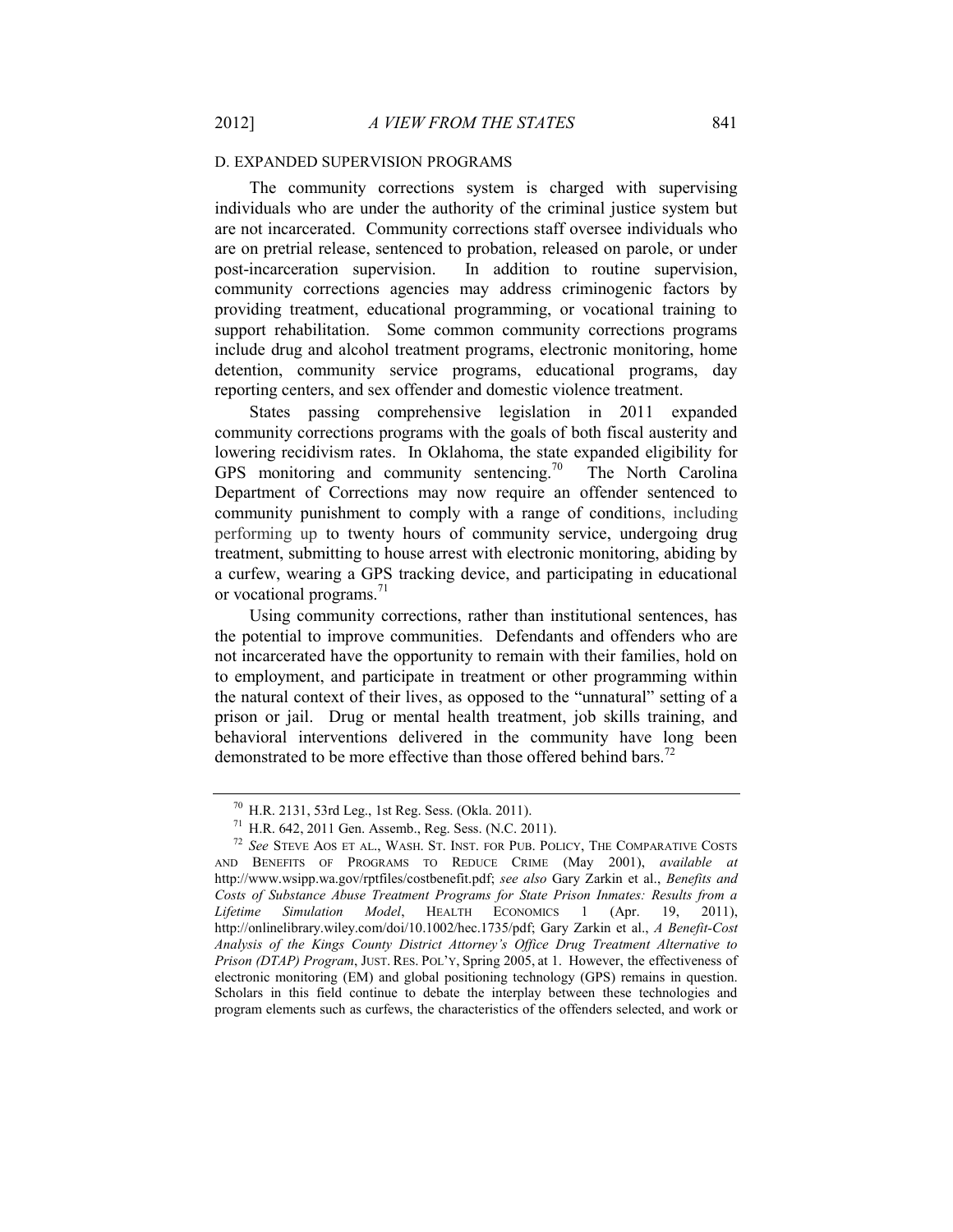Another benefit to increased use of community corrections is its cost. In 2008, a survey of thirty-three states indicated an average cost of about \$79 per inmate per day, or almost \$29,000 per inmate per year.<sup>73</sup> The average daily costs for managing an offender in the community in the surveyed states ranged from \$3.42 for probationers to \$7.47 for parolees, equivalent to about \$1,250 to \$2,750 per year, respectively.<sup>74</sup>

However, expanding the use of community supervision will improve public safety only if responsible agencies are prepared and equipped to manage greater numbers of offenders. In some cases, the changes mandated by these legislative packages will require major shifts in the policies and practices of the state's criminal justice agencies. Moving toward or expanding evidence-based practices will require resources for planning, staff training, offender and program assessments, and more effective interventions. There is a risk inherent in shifting people from prison or jail into the community: if supervision agencies do not have adequate resources and time for planning and training staff, the policies may fail.<sup>75</sup> The offenders may be at a greater risk of committing new offenses and may end up incarcerated anyway. Community corrections agencies that incorporate evidence-based practices, secure adequate resources for staff and services, and have the support of courts and other policymakers can potentially achieve impressive results. They can successfully manage offenders at lower costs and staff may better prepare those they supervise by providing support and guidance in their communities. But they cannot succeed without appropriate capacity.

## E. REINVESTMENT

Legislation developed under the rubric of justice reinvestment may identify the sources and funds to be reinvested as well as where the money will go. This is to ensure that any savings realized from the legislation return to the agency that made the changes, rather than improving the state's general fund balance. These mechanisms commit a state to providing incentives and rewards for successful policy implementation, described in more detail below. State legislation from 2011 provides

education requirements. In short, it is unclear whether EM and GPS can be effective without other program elements. *See generally* MIKE NELLIS, THE INTEGRATION OF PROBATION AND ELECTRONIC MONITORING—A CONTINUING CHALLENGE 5–7 (May 2011), *available at* http://www.cepprobation.org/uploaded\_files/EM Literature Research.pdf.

<sup>&</sup>lt;sup>73</sup> PEW CTR. ON THE STATES, ONE IN 31: THE LONG REACH OF AMERICAN CORRECTIONS 12 (Mar. 2009), *available at* http://www.pewstates.org/uploadedFiles/PCS\_Assets/2009/ PSPP\_1in31\_report\_FINAL\_WEB\_3-26-09.pdf.

<sup>74</sup> *Id.*

<sup>75</sup> *Id*. at 14.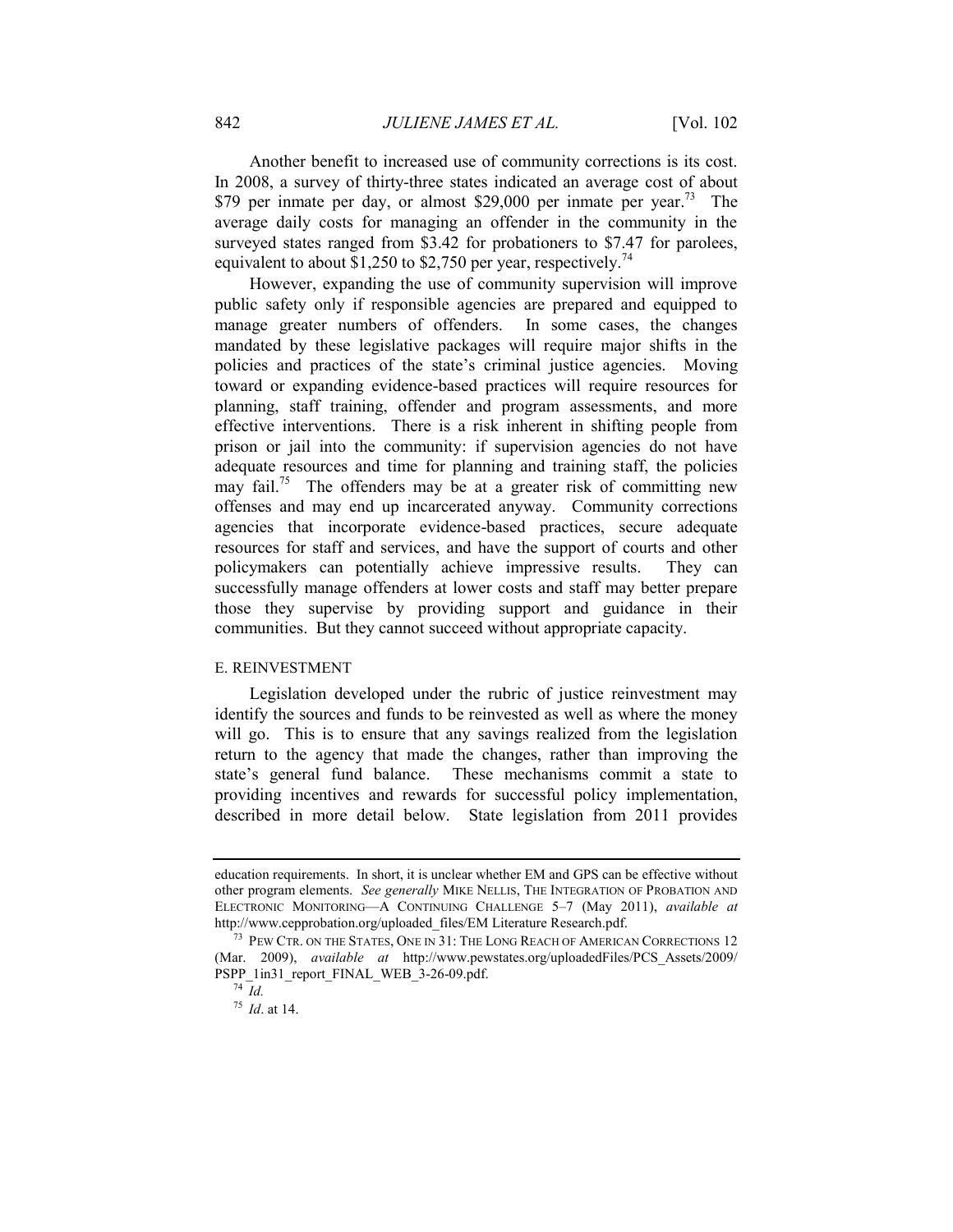examples of some mechanisms for reinvesting funds: requiring or permitting future averted costs to be reinvested into evidence-based programs and creating performance-based incentive funding programs.

Some states' legislation requires that cost savings be calculated for each substantive policy change and that reinvestment be tied to those specific savings. Kentucky's legislation requires the state department of corrections to calculate the cost savings from portions of the new law. The legislation directs these savings toward the "community corrections" fund, established to finance improvements to community corrections practices.<sup>76</sup> It also calls for reinvestment in expanded treatment programs and probation and parole services as well as additional pretrial services and drug court specialists through the administrative office of the courts.<sup>77</sup>

Another type of reinvestment provides funding to local jurisdictions or agencies that can demonstrate they have used evidence-based practices to achieve positive outcomes in reducing returns to prison. The goal of performance-based incentive programs is to invest funds into community corrections programs and treatment efforts to stop the cycle of reoffending and avoid future prison costs.<sup>78</sup> Arkansas's legislation, for example, establishes a performance-incentive funding program that provides onetime grants to five pilot jurisdictions with the goal of reducing their net burden on the corrections department.<sup>79</sup> The grantees will use award funds to enhance community-based supervision using evidence-based practices, sanctions, and programs such as day-reporting centers and mental health or drug treatment. Every year, grant recipients will receive additional funds equal to one-half of the costs averted by reducing the number of people sent to the Arkansas Department of Correction.<sup>80</sup>

Although technically not reinvestment, another method of securing funds for recidivism-reduction efforts is to institute or increase existing fees for treatment or community supervision. For example, Arkansas's legislation directs the revenue from new and increased fees to fund "best practices." 81

States that have not designated funds for reinvestment, such as Ohio, have concentrated on redesigning their criminal justice systems' programs and resources. With many states facing large budget shortfalls, reallocating

 $^{76}$  H.R. 463, 2011 Leg., Reg. Sess. § 72 (Ky. 2011).

 $77 \& 68(5)(a)$ .

<sup>78</sup> *See generally* VERA INST. OF JUST., PERFORMANCE INCENTIVE FUNDING: ALIGNING FISCAL AND OPERATIONAL RESPONSIBILITY TO PRODUCE MORE SAFETY AT LESS COST (Nov. 2012), *available at* http://www.vera.org/files/performance-incentive-funding-report.pdf.

<sup>79</sup> S. 750, 88th Gen. Assemb., Reg. Sess. § 117 (Ark. 2011).

<sup>80</sup> *Id.*

<sup>81</sup> §§ 85, 124.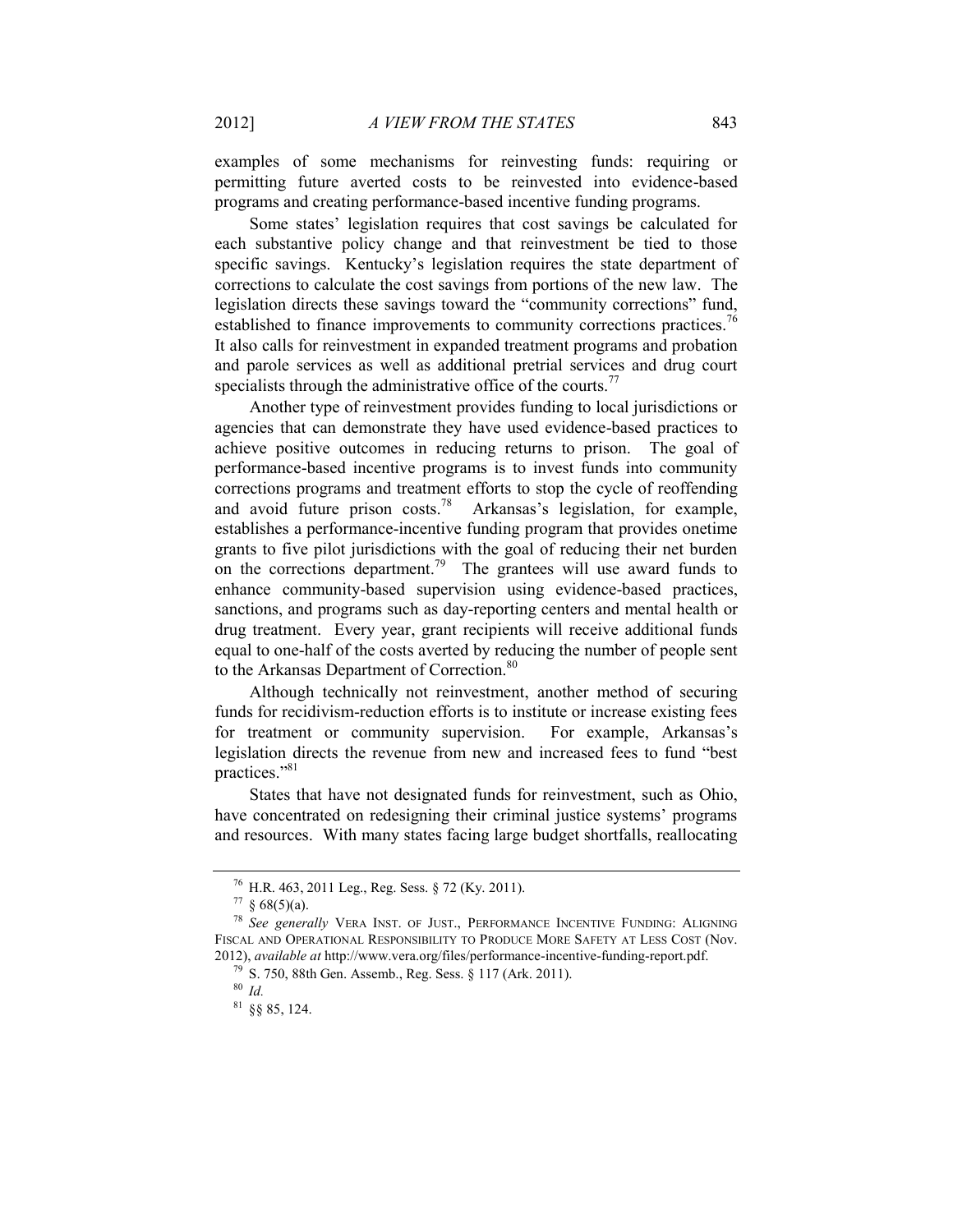existing resources to streamline processes can achieve better criminal justice outcomes without new expenditures. Ohio's legislation, though not strictly reinvestment, reflects this approach. $82$  After analyzing the state's criminal justice population drivers, state officials determined that property and drug offenders in Ohio served repeated short prison sentences followed by releases to the community with no supervision. $83$  To address the fact that Ohio's probation system is extremely fragmented, with more than 190 agencies supervising individuals statewide, the new laws set minimum standards for any entity that oversees probationers.<sup>84</sup> The legislation also requires the Ohio Department of Rehabilitation and Correction (ODRC) to adopt standards specifying which categories of offenders are appropriate for community-based corrections facilities and programs. Because many of these facilities and programs are operated by independent organizations, the new measures give the ODRC the ability to set eligibility criteria to maximize effectiveness. ODRC can, for example, prevent the placement of low-risk offenders in expensive programs developed for high-risk offenders.<sup>85</sup>

Reinvestment mechanisms are designed to fund much-needed reforms in lean budget years. Legislation that requires reinvestment dollars be spent by the agency or program that avoided expenditures based upon evidencebased practices sends a clear message about how the legislature expects the business of corrections to be conducted. It also provides support for budget requests intended to further the legislation's goals. It does not, however, provide an absolute buffer against future economic downturns or changing political priorities. As budgets continue to decline, the legislature can always reconsider reinvestments, threatening their sustainability over time. Texas provides a recent example. Despite demonstrated success, Texas's proposed 2012 budget threatened to cut the funding for its 2007 reinvestment in probation and treatment programming.<sup>86</sup> Treatment Alternatives to Incarceration would have been cut by a striking 90%.<sup>87</sup> Ultimately, the cuts did not pass; however, this demonstrates the precarious

<sup>82</sup> H.R. 86, 129th Gen. Assemb., Reg. Sess. (Ohio 2011).

<sup>83</sup> COUNCIL OF STATE GOV'TS JUSTICE CTR., *supra* note [57.](#page-18-0)

<sup>&</sup>lt;sup>84</sup> The state budget included \$10 million for probation incentive funding, which will offer competitive grants for which county probation offices can compete. ST. OF OHIO CONTROLLING BD., OPERATING TRANSFER, CONTROLLING BOARD NO. DRC0100527 (Dec. 12, 2011), *available at* https://ecb.ohio.gov/Public/ShowAgenda.aspx.

<sup>85</sup> COUNCIL OF STATE GOV'TS JUSTICE CTR., *supra* note [57,](#page-18-0) at 1.

<sup>86</sup> *See* Scott Henson, *Texas Corrections Budget at Second Glance*, GRITS FOR BREAKFAST (Jan. 19, 2011), http://gritsforbreakfast.blogspot.com/2011/01/texas-corrections-budget-atsecond.html.

<sup>87</sup> *Id.*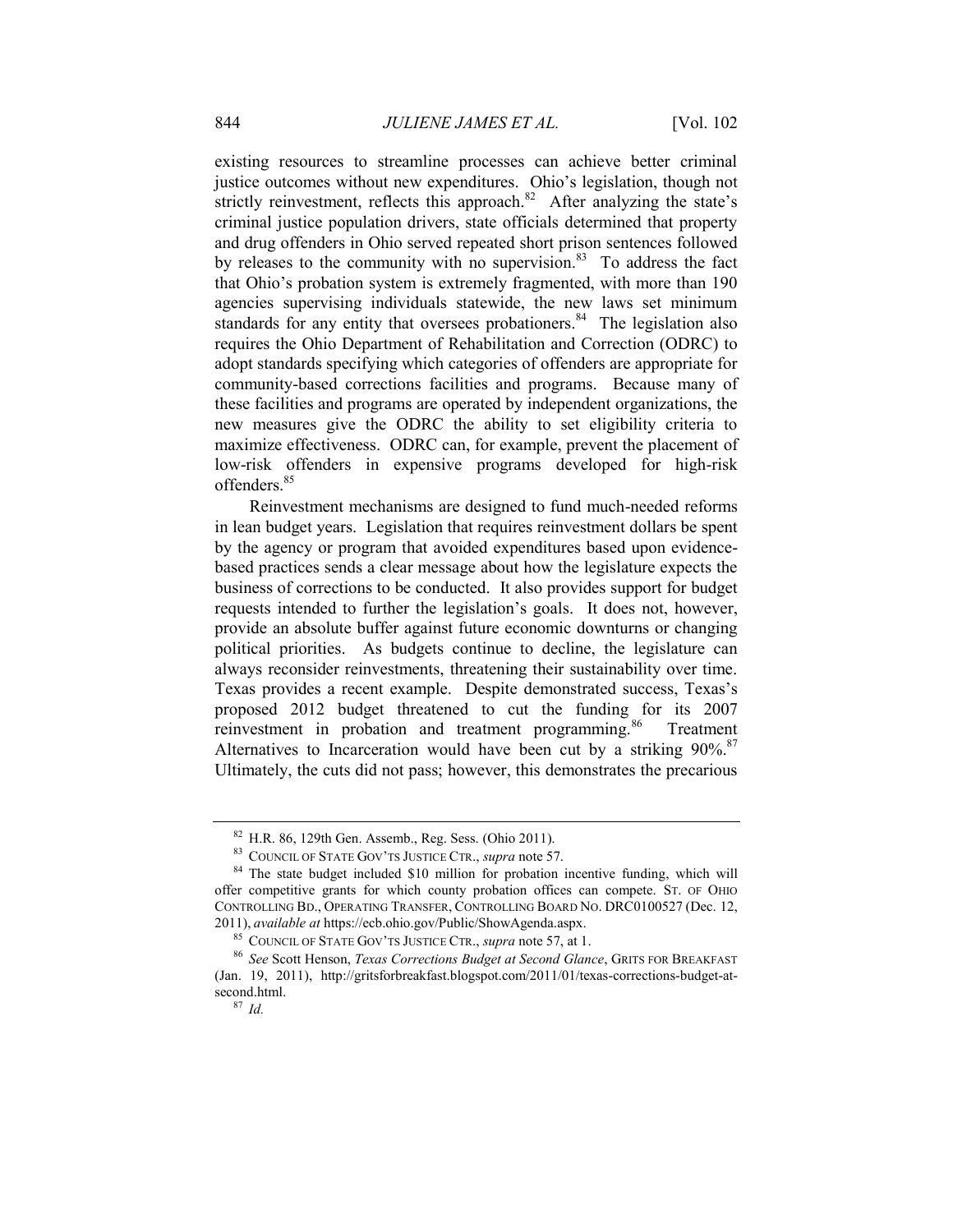nature of reinvestment funding that supports community supervision and treatment.<sup>88</sup> In addition, reinvestment mechanisms alone do not ensure that community corrections or programming has adequate funding to protect public safety.

## F. EVALUATION

Evaluation is necessary to determine whether policy changes are working as intended and to provide information allowing policymakers to determine how to allocate and invest additional funds in evidence-based, recidivism-reducing programs. Many states have already recognized this need and established mechanisms for evaluating their policies' impact on crime or recidivism outcomes and associated cost savings.

For example, Vermont's legislature appropriated funding to the Vermont Center for Justice Research to conduct an outcome assessment of the state's two work camps. $89$  In addition, the legislation directs the Center to conduct a meta-analysis to evaluate the ways in which innovative programs and initiatives, best practices, and research on program assessment can inform Vermont's approach to swift and sure sanctions and effective interventions. This portion of the legislation differs from other states' legislation because it directs a literature and practice review prior to adoption of a particular set of policies.

Similarly, a new law in North Carolina requires the Department of Correction's Division of Community Corrections to develop and publish a recidivism-reduction plan.<sup>90</sup> The plan must describe steps the Department will take to meet the goal of reducing community supervision revocations by 20% from the baseline rate in the 2009–2010 fiscal year. One component of the plan is to identify programs shown by research to reduce recidivism for individuals identified as high-risk and high needs. The plan must also examine the programs' cost-effectiveness and explain how the department will fund the most cost-effective programs statewide. Subsequent annual reports must describe the state's progress implementing its plan. $91$ 

The steps taken by these states are important—they recognize that data allows policymakers to base their decisions on evidence and not on

<sup>88</sup> *Compare* CONF. COMM. REP. ON S. 1 (Tex. 81st Leg., Reg. Sess.) at V-12, *available at*  http://www.lbb.state.tx.us/GAA/General\_Appropriations\_Act\_2010-11.pdf, *with* CONF. COMM. REP. ON H. 1 (Tex. 82d Leg., Reg. Sess.) at V-11, *available at* http://www.lbb.state. tx.us/GAA/General\_Appropriations\_Act.pdf.

<sup>89</sup> S. 108, 2011–2012 Leg., Reg. Sess. (Vt. 2011).

<sup>90</sup> H.R. 642, 2011 Gen. Assemb., Reg. Sess. (N.C. 2011).

<sup>91</sup> *Id.*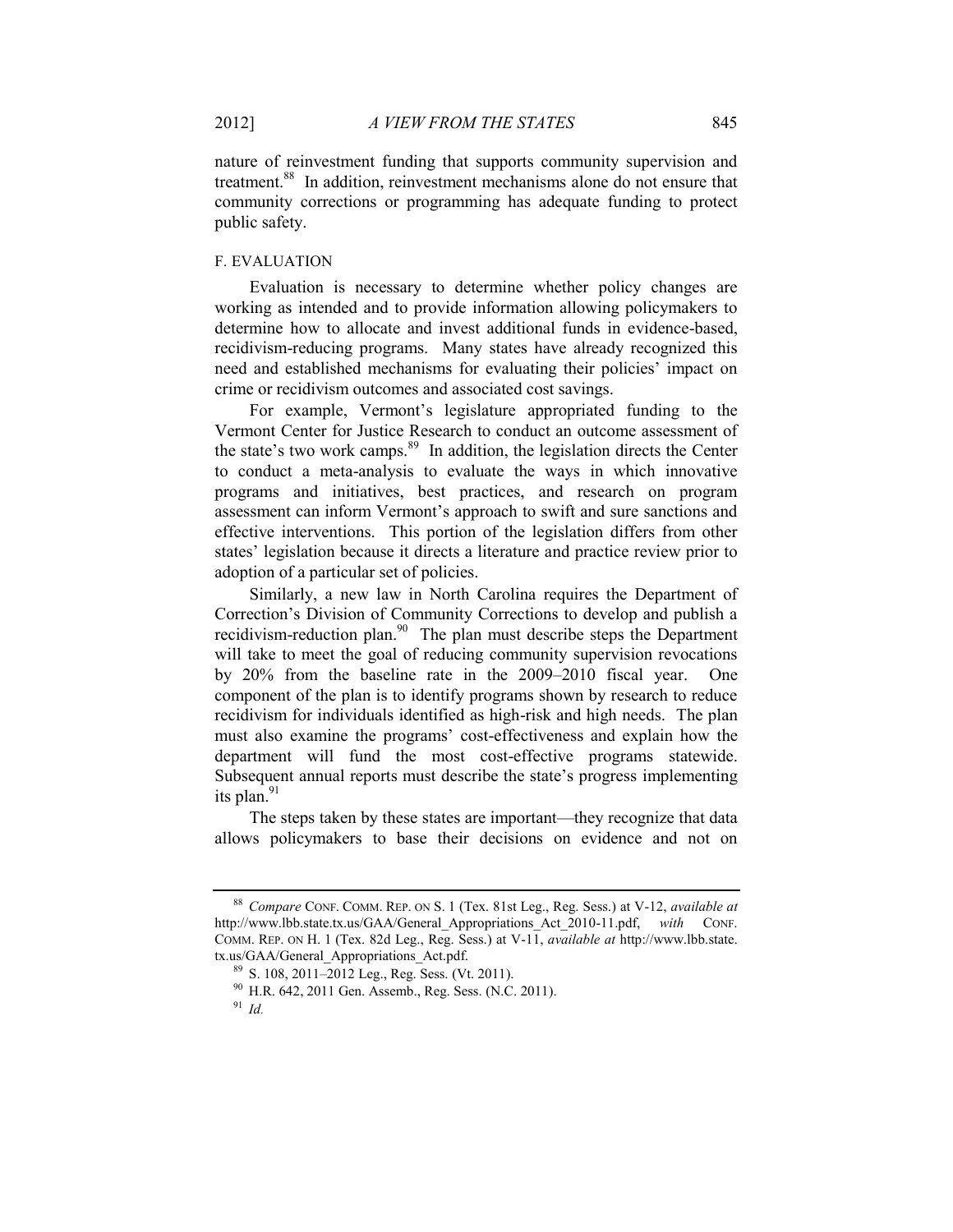anecdotal information or by reacting to critical incidents. To make sound data-driven decisions, policymakers must be able to rely on the information and analysis provided to them. Too often, however, the information systems available in corrections agencies, the courts, and other key organizations were designed only for day-to-day operational use. They capture information needed to manage cases on a docket or the population of a prison; to generate required reports; and to meet federal, state, and local requirements. The agencies created their systems to serve their own needs, and rarely to gather data for use in cross-system analysis. Policymakers in the past rarely asked analytic questions of the data stored in these systems, so the quality of the data and the ease with which it could be analyzed were not always prioritized.

For the process described here, complete and accurate data that can be linked across agencies for analysis is vitally important. Facing the difficulties described above, states have created data workgroups with staff from multiple agencies to identify data sources and solve problems with their quality and use. Kentucky legislators recognized the limitations of the state's corrections data infrastructure and made a onetime appropriation to update the Kentucky Offender Management System. The enhanced system can track offender program participation and program effectiveness, among other information.<sup>92</sup>

States wishing to use a data-driven approach to decisionmaking must develop the means and capacity within their relevant agencies to gather quality data, to link it across agencies, and to use it to answer key policy questions quickly and reliably. Even when budgets are tight, it is necessary to invest resources in the skilled staff and technology required to have this capacity going forward. This data-gathering and analysis capacity is vital for policy development, but it is just as valuable to individual agencies for internal use. Quality data and trustworthy analysis can put agencies in a better position to spot problems and look for their causes, examine trends, perform population projections, assess the capacity of programs to meet client needs, target services to offenders, and evaluate programs and policies. A sustained focus on quality data collection and analysis is critical when implementing evidence-based practices.

# <span id="page-26-0"></span>V. TRENDS IN PRISON AND COMMUNITY CORRECTIONS POPULATIONS AND EXPENDITURES: 2006–2010

The Vera Institute of Justice recently published a study examining trends in prison and community corrections populations and actual

 $92$  H.R. 463, 2011 Leg., Reg. Sess. § 109 (Ky. 2011).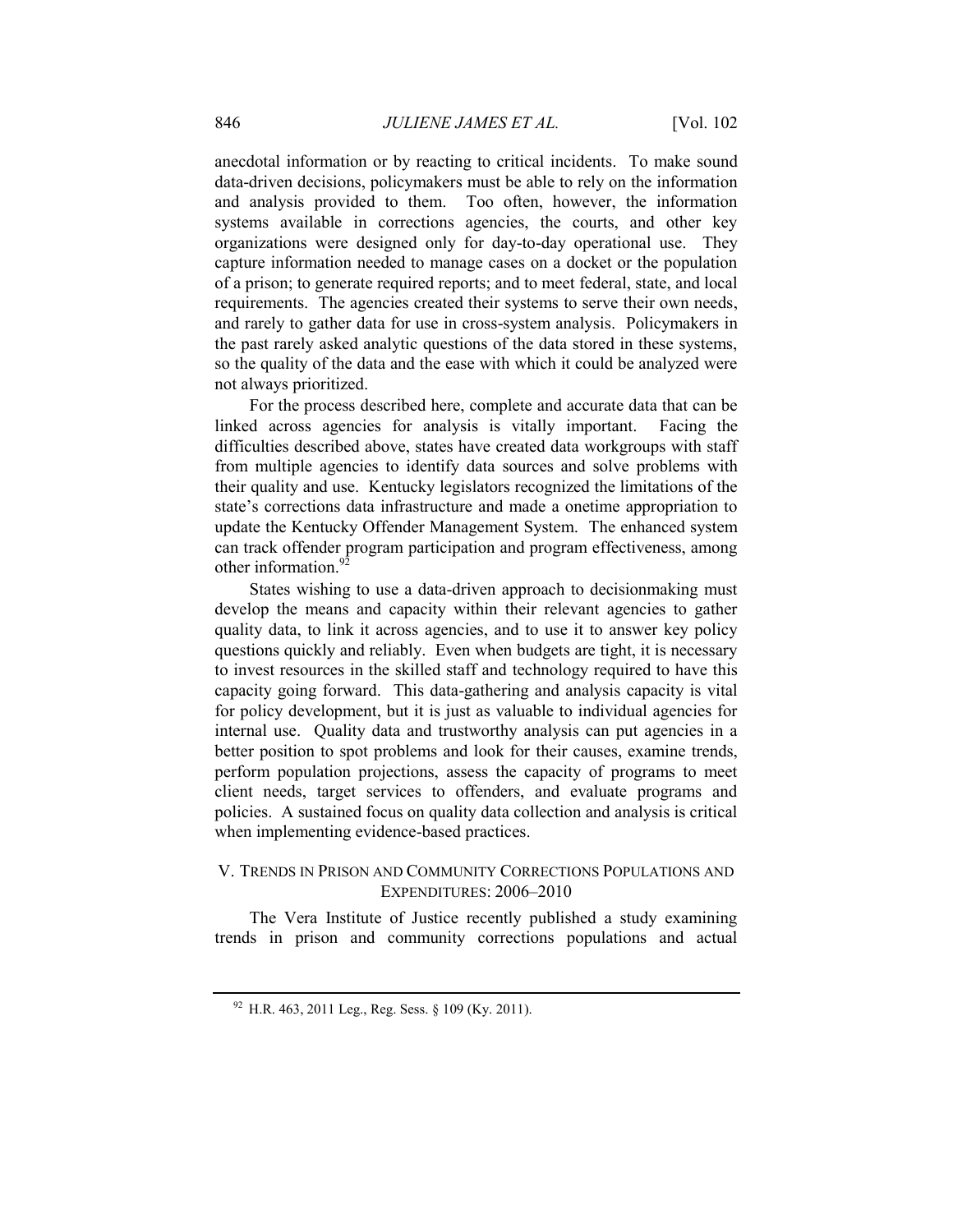expenditures.<sup>93</sup> Vera, in partnership with the Pew Center on the States' Public Safety Performance Project, sought to answer two questions. First, given legislative efforts to reduce spending on prisons and expand community corrections, are prison populations—and therefore, prison expenditures—decreasing accordingly? Just as importantly, are states investing more resources in community corrections systems to match expected population growth?

The goal of the legislation passed in recent years is to drive down prison population and costs and reallocate a portion of the actual savings or averted costs to community corrections, where policymakers hope a larger proportion of the offenders will be placed. Data from the five-year period of 2006 to 2010 show mixed results: Although a majority of states continued to experience increases in both prison population and expenditures, the community corrections numbers appeared to be moving in the desired direction and agencies saw more people on supervision and received increased resources.

The data from 2009 to 2010 tell a slightly different story and may be a better indication of years to come. While prison population and spending have begun to move downward, so, too, has spending on community corrections. Complicating the picture is that the criminal justice system is not a machine; pushing down the prison population may not decrease the costs. Indeed, costs are impacted by a confluence of interests, and costsaving measures may or may not achieve their intended results. Variables that have played a significant role in shaping fiscal outcomes in corrections over the last five years include the expansion or construction of facilities, pressure from labor unions, and unexpected growth in the correctional population because of a public response to crime or otherwise.<sup>94</sup>

Moreover, with revenues plummeting, state policymakers are wrestling with the seemingly intractable dilemma of how to balance state budgets and maintain or improve services that people need and want. With crime dropping and the public's interest in tough-on-crime policies waning, policymakers may be more willing to make wholesale, absolute cuts to correctional budgets rather than reinvest actual savings or averted prison costs in community corrections. Diverting funds to other areas deemed more urgent—such as health care and education—may be the reason why the Vera Institute of Justice's recent study found that "two-thirds of the responding states have decreased their prison expenditures between 2009

<sup>93</sup> SUBRAMANIAN & TUBLITZ, *supra* note [7.](#page-2-0)

<sup>94</sup> *Id.* at 12–13.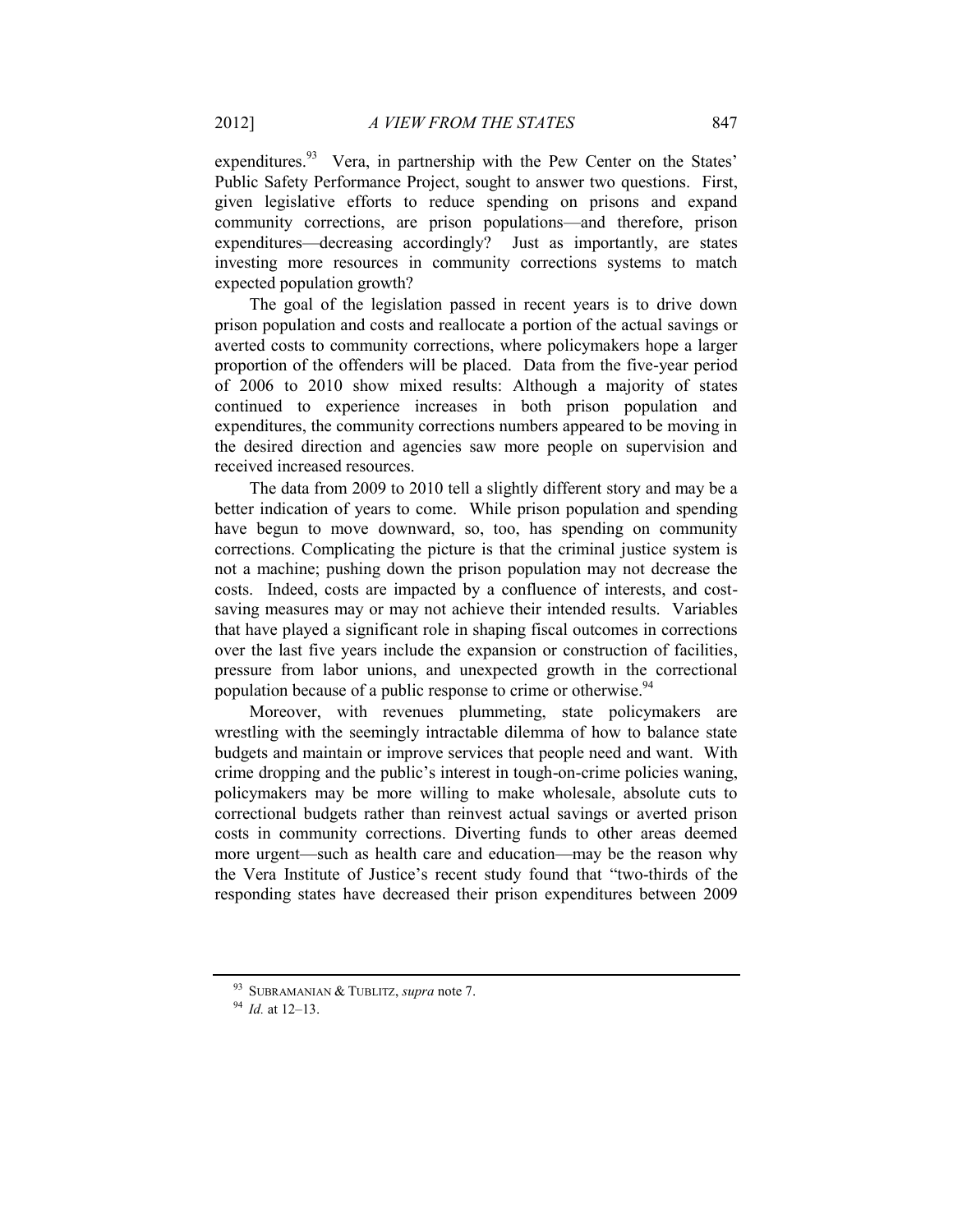and 2010, and more than half also decreased their community corrections spending."<sup>95</sup>

Despite these external forces, policy decisions that deliberately attack the drivers of the prison system can be successful. The outcomes in Michigan,<sup>96</sup> for example, demonstrate that that systemic cost savings can be realized through the implementation of sentencing reform that either decreases the number of people entering prison or increases the number of individuals placed on community supervision, when resources are provided at an appropriate level.

The continued fiscal crisis raises the concern that further cuts to community corrections are in store for states. While recognizing that this is a period of fiscal emergency, responses to budget shortfalls must not downgrade community corrections systems so as to imperil public safety. Curtailing services for offenders and reducing staff as caseloads rise can undermine an agency's ability to properly conduct assessments, supervise offenders, and target service delivery based on offenders' risks and needs.

The next several years are critical for criminal justice systems in this country. More and more states are embarking on reform efforts that will aim to reduce their prison populations and expenditures and strengthen their community corrections systems. Whether the resources will follow the population remains an open question.

# VI. CONCLUSION

<span id="page-28-0"></span>Throughout the United States, the use of research to drive systemic criminal justice change is gaining momentum. Legislatures are crafting bold, comprehensive reform packages that seemed out of the question just a few years ago. There are common threads across the states that have achieved change: multidisciplinary input, bipartisan cooperation, the availability of data analysis and information, and the political leadership on all fronts to make it happen. The substantive policies share common elements as well: states are changing sentencing and release policies to reduce prison populations, expanding community corrections, mandating and providing funding for evidence-based practices (such as targeting highrisk individuals for intensive supervision), and requiring evaluations of outcomes to determine which approaches are most effective in reducing crime.

For policymakers to realize the promise of evidence-based reforms, however, new laws must account for the challenges of implementation, including the need for adequate resources. States that tie new policies to

<sup>95</sup> *Id.* at 22.

<sup>96</sup> *Id*. at 11.